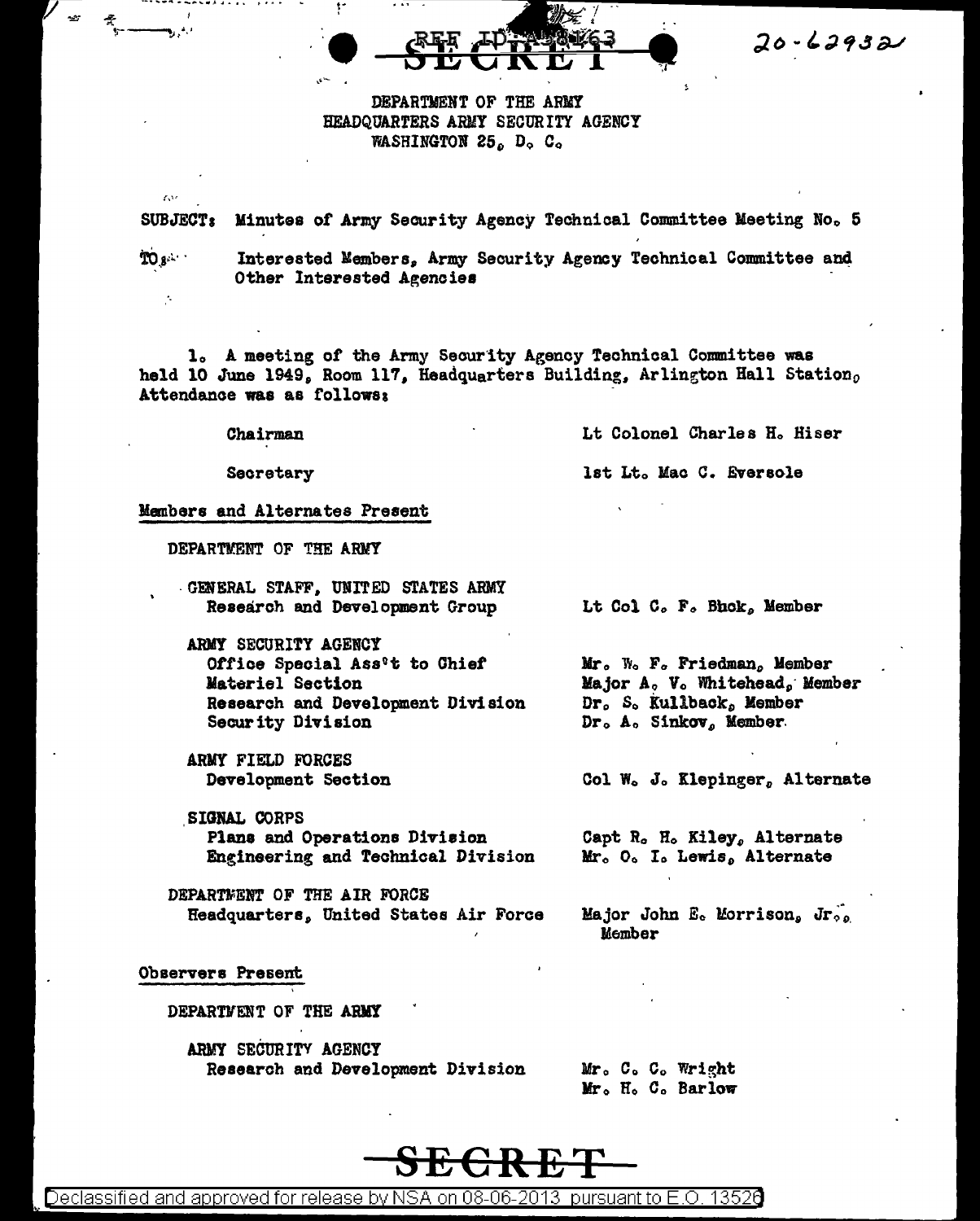

Security Division Operations Division Mr. David Wolfand Mr. E. Dale Marsten

DEPARTMENT OF THE AIR FORCE Headquarters United States Air Force Capt C. E. Melchar

Members Absent and Concurring

DEPARTMENT OF THE ARMY

ARMY FIELD FORGES Development Section Signal Section

Col Dana G. McBride Lt Col S. S. Hoff

2. The Subcommittee Reports listed below were recommended for approval by the Army Security Agency Technical Committee. Recommendations contained in these reports have been approved for the Chief, Army Security Agency by the Chairman, Army Security Agency Technical Committee and for the Secretary of the Army by a designated representative of the Director of Logistics, General Staff, United States Army. The Signal Corps representatives concurred with the provision that the Military Characteristics be forwarded to the Joint Communication Electronics Committee. Such action is taken on all Military Characteristics of this nature as prescribed by Department of the Army Memorandum 105-15-5, dated 22 September 1948.

| ltem | <b>Subject</b>                                                                                                                          | <b>Action</b>                                     |
|------|-----------------------------------------------------------------------------------------------------------------------------------------|---------------------------------------------------|
| 30   | Adoption of Military Characteristics<br>for an Airborne Ciphony Equipment,<br>$ASAY = 8$                                                | Approval of<br><b>Military</b><br>Characteristics |
| 31   | Adoption of Military Characteristics<br>for a Medium High Echelon Ciphony<br>$\text{Rout}$ $\text{mant}$ . $\text{ASAY} \circ \text{R}$ | Approval of<br>Military<br>Characteristica        |

3. The Subcommittee Report listed below was recommended for approval. The recommendations were concurred in by all members present with the ex $\sim$ ception of the General Staff representative who witheld approval since the project is to fulfill an Air Force requirement and questioned the advisability of initiating this project with a 1-B priority before it was definitely established whether funds for the project would be furnished by the Army or Air Force.

| Iter<br>والمترابط والمترابط | Subject.                                                       | Action<br>020100000000000000000000 |
|-----------------------------|----------------------------------------------------------------|------------------------------------|
| 29                          | Aircraft Movement Communication<br>Security Equipment, ASAM-15 | Initiation of<br>Project and       |
|                             |                                                                | approval of<br>Nilitary Charact-   |
|                             |                                                                | eristics                           |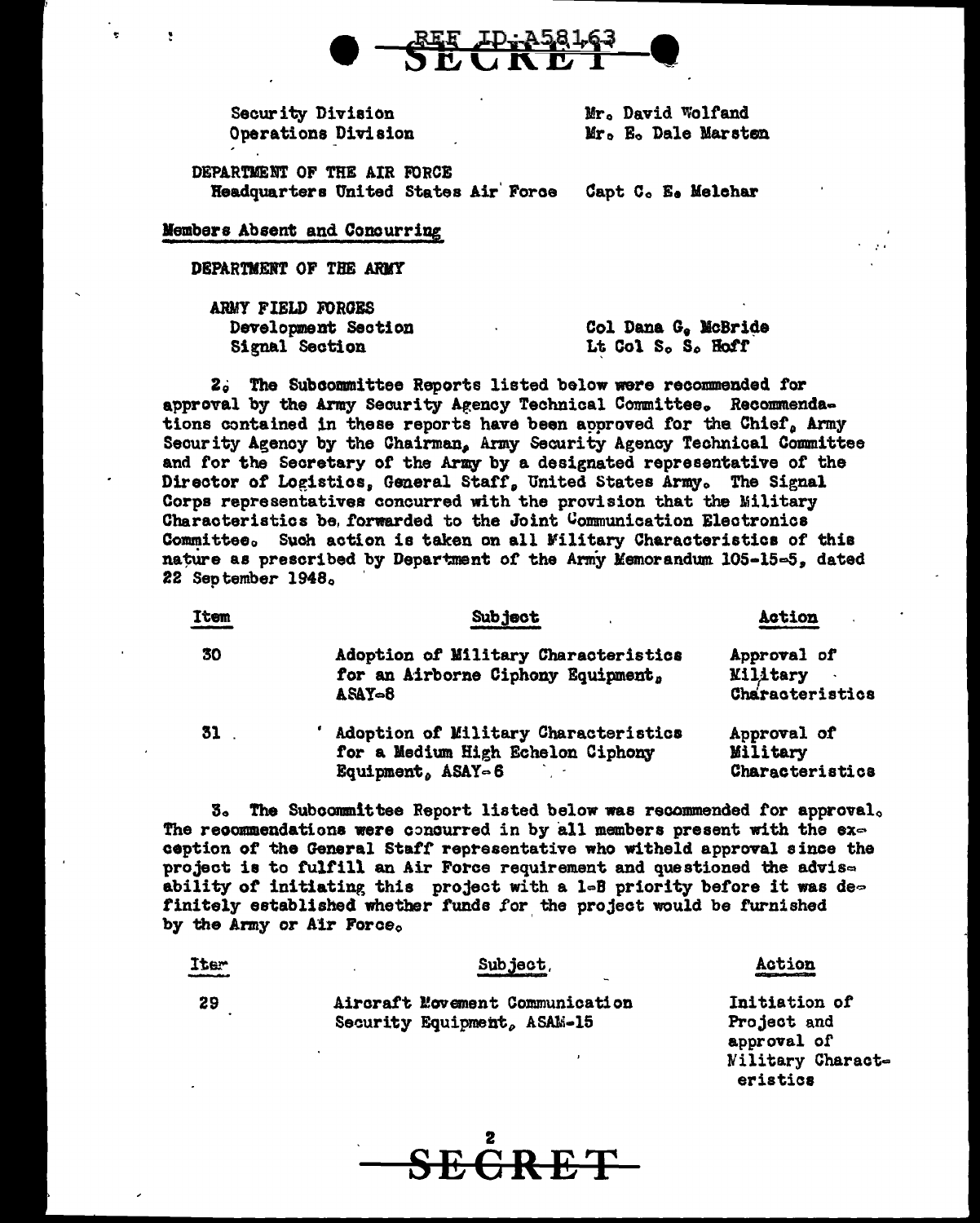4. The following Memorandum for the Record of the Army Security Agency Technical Committee was approved for inclusion in the records of the committee:

# Item

# Subject

32

Project Title Change

5. There being no further business to come before the Committee it adjourned to meet at the call of the Chairman.

Chal Chi CHARLES H. HISER

Lt. Colonel, Signal Corps Chairman, ASATC

Mac C. Eversole MAC C. EVERSOLE

lst Lt., Signal Corps Secretary, ASATC

7 Incls

ż

- 1. Subcom Rpt #29
- 2. D/F forwarding Rpt #29 to CSGLD
- $3.$  Subcom Rpt  $#30$
- 4. Ltr Appr Rpt #30
- $5<sub>e</sub>$  Subcom Rpt  $#31$
- $6a$  Ltr Appr Rpt  $#31$
- 7. Memo for Record, Item #32

3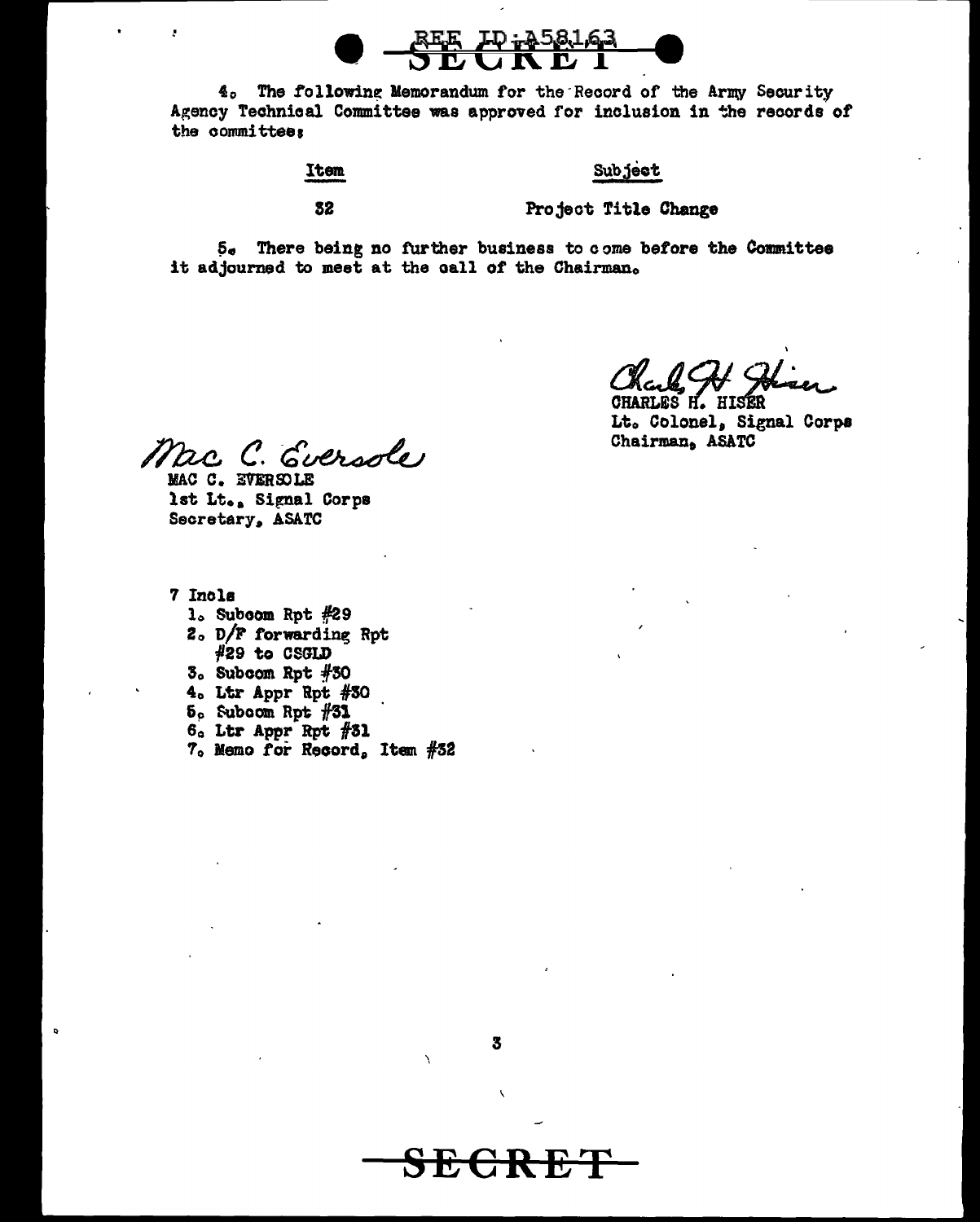DEPARTMENT OF THE ARMY HEADQUARTERS ARMY SECURITY AGENCY WASHINGTON 25, D. C.

> RECORD COPY 10 June 49

# ITEM NO. 29

SUBCOMMITTEE REPORT FOR THE ARMY SECURITY AGENCY TECHNICAL COMMITTEE

SUBJECT: Aircraft Movement Communication Security Equipment, ASAM 15

1. REFERENCES:

' Letter to War Department, General Staff, Research and Development Division, from Chief, Research and Engineering Division AC/AS-4, Subjects Military Characteristics for Communication Security Equipment, dated 30 September 1946, with Indorsement from War Department, General Staff, Research and Development Division, to Chief, Army Security Agency, through the Director of Intelligence.

#### 2. DISCUSSIONS

- a. Agencies concerned:
	- (1) Cognisant agencys Army Security Agency
	- Directing agency: Army Security Agency 2) U. S. Air Force
	- Requesting agency:  $\mathbf{3}$ 
		- Participating agency:  $(4)$
	- Coordinating agency: (5)
- None SigC, AFF, USAF
- $(6)$ Other probable interested agencies: U.S. Navy

# b. Purposes

There is a military requirement for a compact crypto-equipment, the operational characteristics of which will permit encipherment and decipherment of messages, particularly aircraft movement messages, faster than with equipment now available.

#### **O.** Descriptions

The ASAM 15 will be an on-line automatically synchronized teletype encipherment-decipherment equipment, with the automatic and imperceptible insertion of random text between messages.

<del>C R E T</del>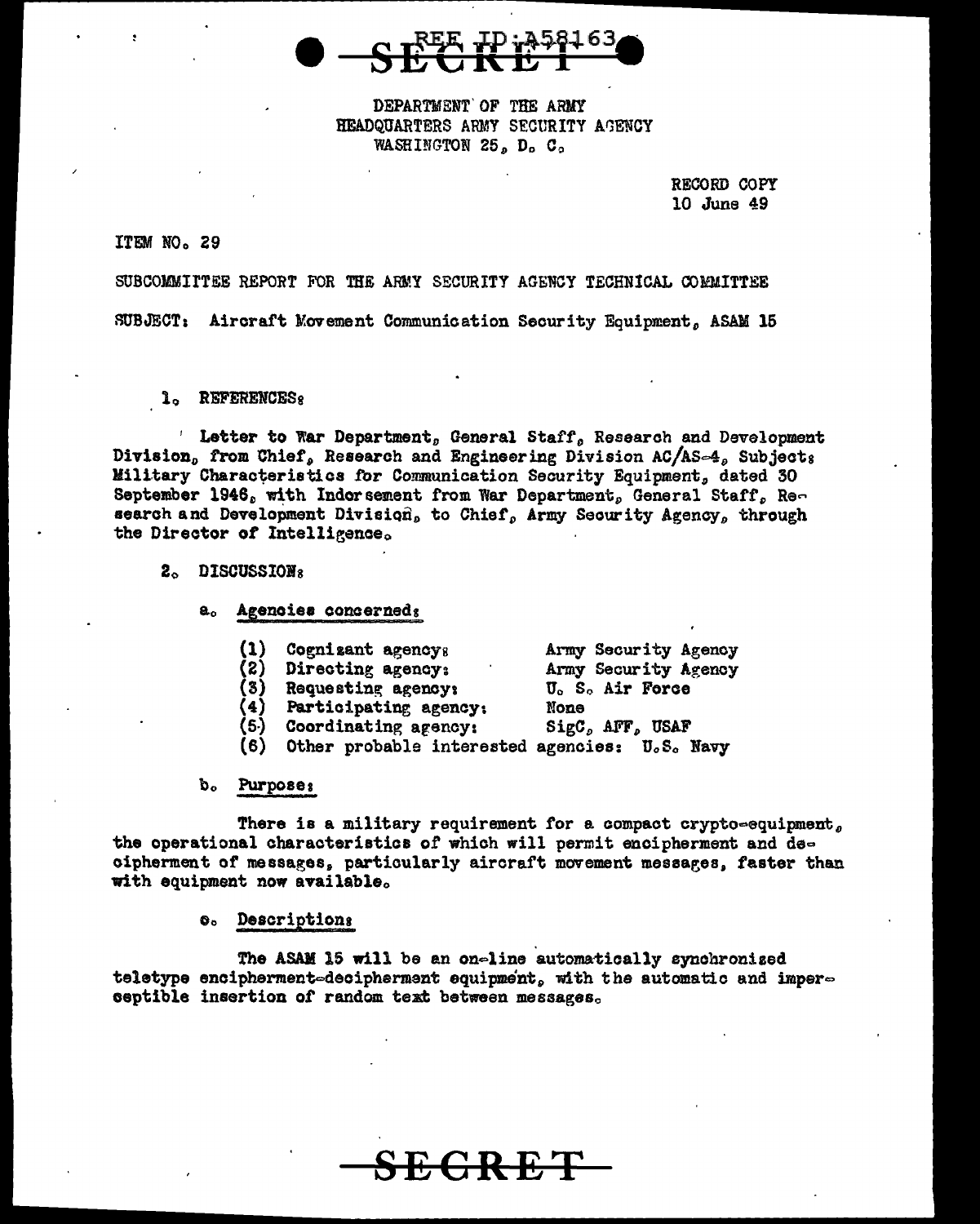

Related Material: None. d.

e. Development History and Status:

Research and study has been accomplished under DA Project No. 1-29-40-001. "Preliminary Development of Cipher Machine Components."

 $f_{\rho}$ . Proposed Development:

(1) It is proposed to develop ten (10) service test models for test by the USAF.

(2) The estimated total cost is one million five hundred thousand dollars  $(\$1,500,000,00)$ . FY 50 = \$300,000, FY 51 = \$500,000,  $FY 52 - $700.000$ 

(3) It is anticipated that development will be initiated FY 1950 and user tests completed FY 1953.

> Security Classification: g.

The equipment while under development will be classified SECRET. Crypto clearance will be required by the contractor for development of the crypto-components.

3. RECOMMENDATIONS:

a. Adoption of military characteristics for the ASAM 15 as shown in Exhibit "A".

Establishment of Department of the Army Project #1-29-41-007.  $\mathbf{b}_{\mathbf{c}}$ ASAM 25.

c. Assignment of a 1-B priority to Project #1-29-41-007 which is justified by the concepts of par 3a, SR 705-20-1.

d. Project #1-29-41-007 be classified SECRET.

Classification of the ASAM 15 as Development Type.  $\mathbf{e}_{\alpha}$ 

The RDB Master plan Technical Objective of Project \$1-29-41-007  ${\bf f}_{\alpha}$ to be  $10-5$ .

4. EXHIBITS8

Exhibit "A", Proposed Military Characteristics for ASAM 15.

<del>C K IC</del>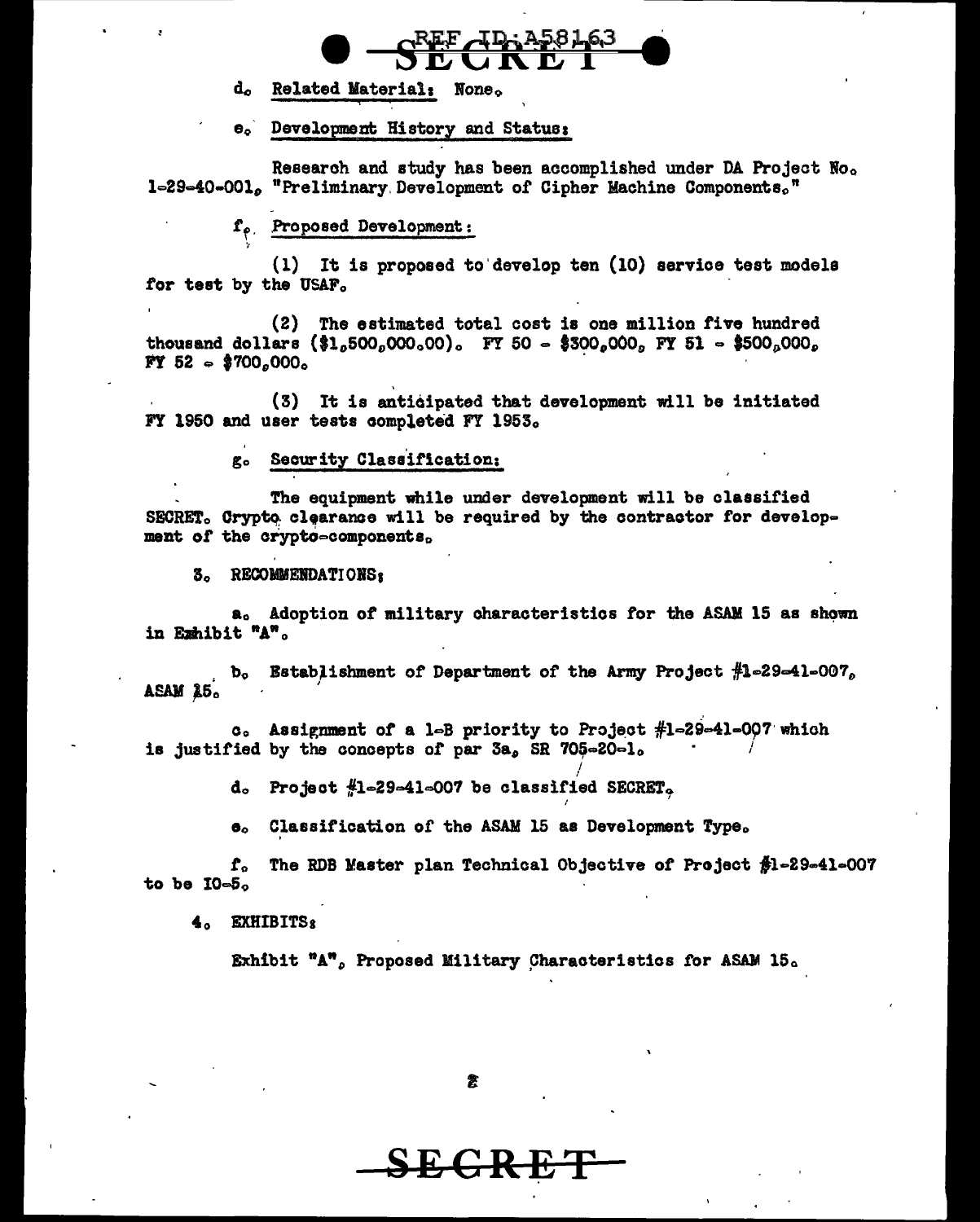# ADn

#### $5<sub>o</sub>$ COORDINATION:

Coordination was accomplished with the following agencies:

| Agency                  | Representative and Title                                          |
|-------------------------|-------------------------------------------------------------------|
| Department of the Army  | Lt. Col. G. H. Fletcher<br>Office, Chief Signal Officer           |
| Department of the Army  | Colonel Edwin R. Petzing<br>Office, Chief Signal Officer          |
| Department of the Army  | Colonel Dana G. MaBride<br>Army Field Forces, Development Section |
| Department of the Army  | Lt. Col. Stuart S. Hoff<br>Army Field Forces, Signal Section      |
| United States Air Force | Major John E. Morrison, Jr.<br>Directorate of Communications.     |

Howard C. Barlow

HOWARD C. BARLOW Chairman, Cryptographic Subcommittee, ASATC

1 Incl . Exhibit "A"

 $\overline{a}$ 

<del>SECRET</del>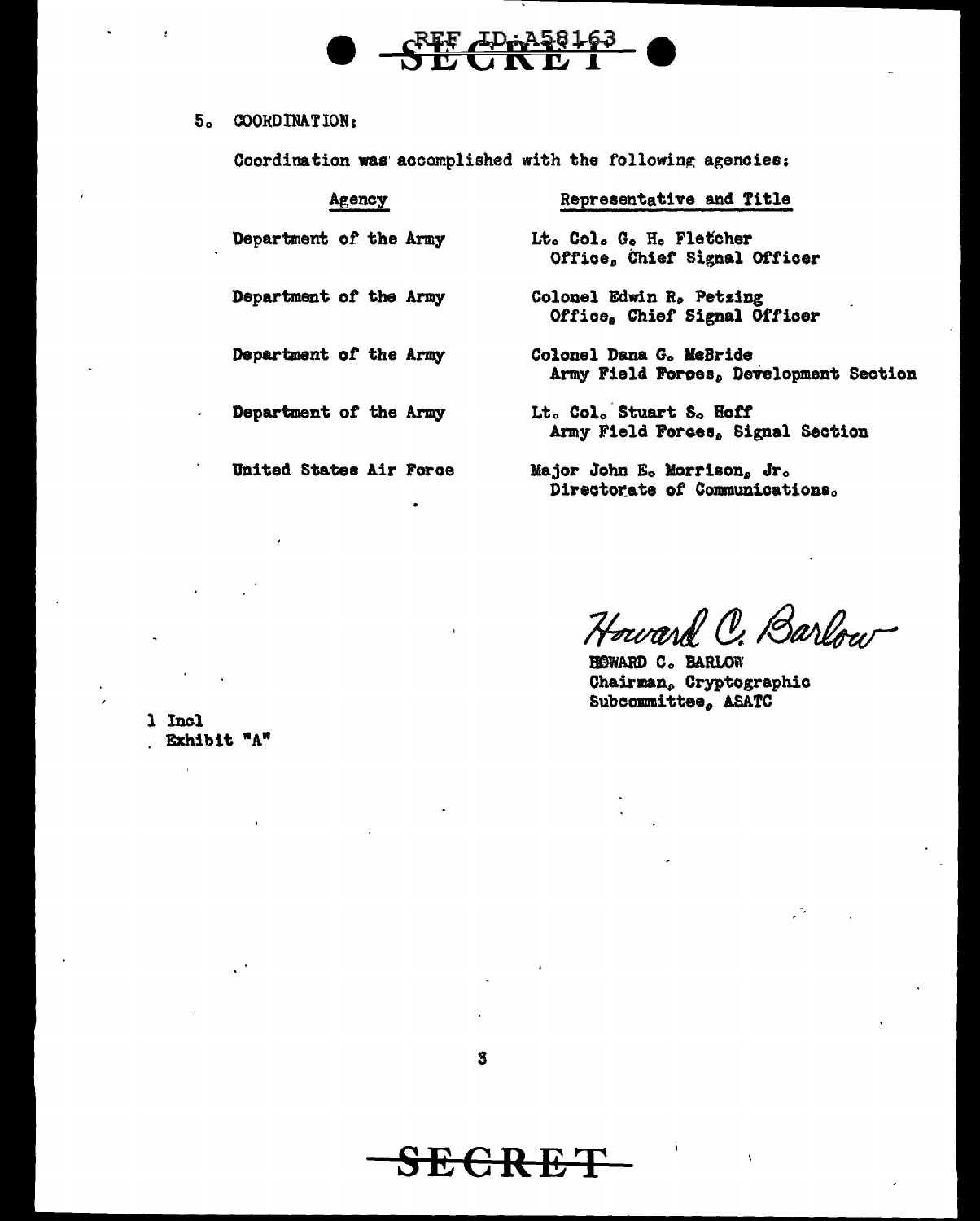

|                   | Prepared by Cryptographic Subcom. |
|-------------------|-----------------------------------|
|                   | <b>ASATC</b>                      |
| Date              | 28 February 1949                  |
| Approved by ASATC |                                   |
| Date              | 10 June 1949                      |
| Submitted by USAF |                                   |
| Date              | 30 Sep 1946                       |
|                   |                                   |

#### **EXHIBIT "A"**

#### MILITARY CHARACTERISTICS FOR ASAM 15

#### **GENERAL INFORMATION** T

1. Objective

a. There is a military requirement for a compact crypto-equipment, the operational characteristics of which will permit encipherment and decipherment of messages, particularly aircraft movement messages faster than with equipment now available.

b. The movement of all point-to-point aircraft traffic must be reported in a timely and adequate manner to permit communication with aircraft during flight and servicing upon arrival, to make possible the prompt identification of airoraft passing through sones and to inform headquarters concerning flight progress.

c. A similar requirement exists for handling other than aircraft movement communications.

#### 2. Proposed Service Employment

This equipment may be utilized in all echelons. a.

This equipment will be utilized in mobile and fixed installations. b.

This equipment will be utilized on-line with wire/radio teletype  $\mathbf{e}_\circ$ communication systems.

d. The associated systems shall operate "start-step" at speeds of sixty (60) and one hundred (100) words per minute.

#### II - OPERATIONAL CHARACTERISTICS

#### Security

The security shall be Grade  $I_p$  $\mathbf{a}_o$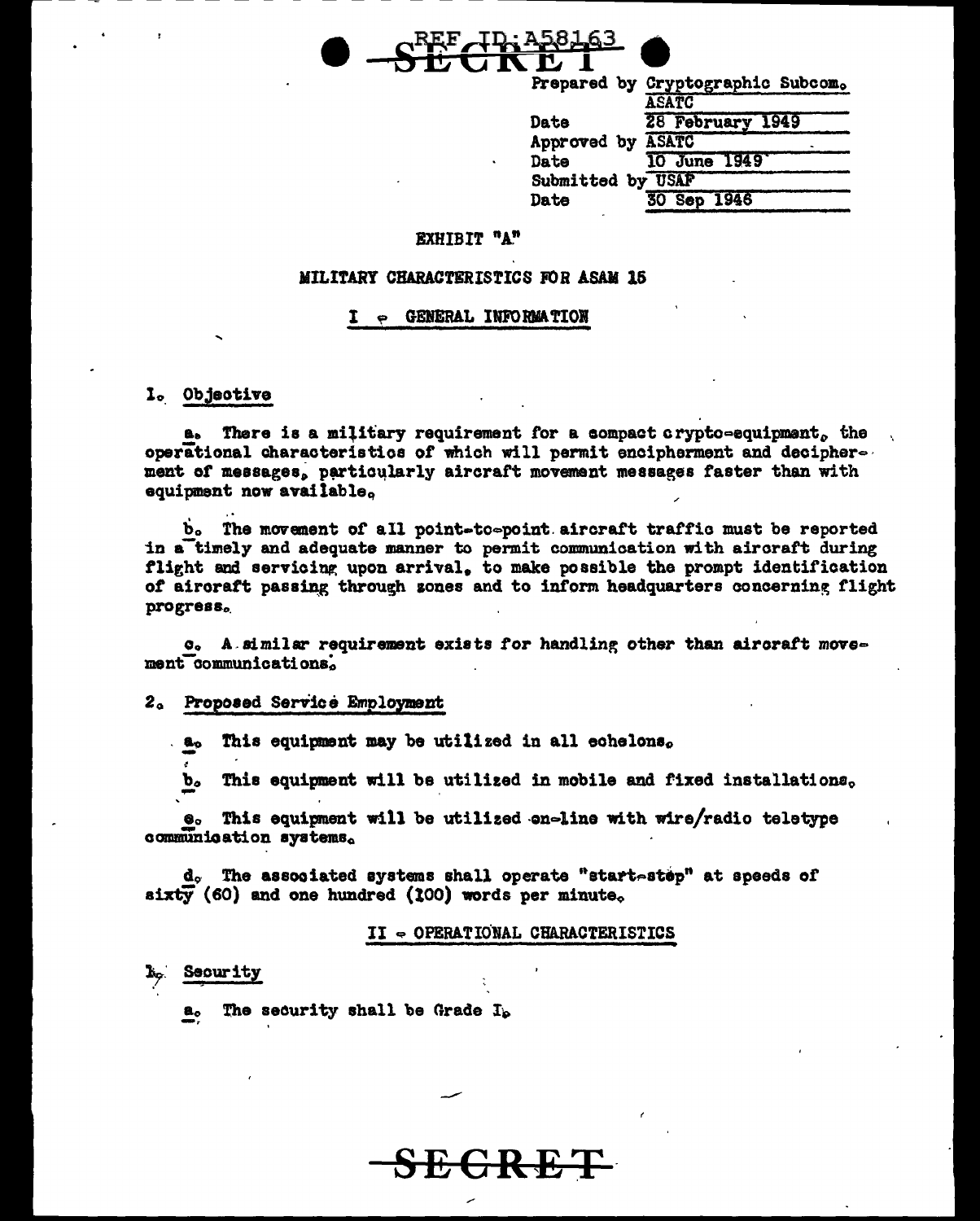

 $b_0$  Time limits of the coryptoperiod shall be twenty-four (24) hours,

 $c_{c}$  Time period in which security of intelligence is assured shall be unlimited.

d. The number of stations in a cryptonet shall normally be two  $(2)$ . It shall be possible to establish multiple receiving stations when required.

 $\bullet$ . The maximum number of transmissions and/or word groups transmitted in a cryptonet within a cryptoperiod shall be limited to one hundred  $(100)$ words per minute for a twenty=four (24) hour period。 Approximately eight hundred thousand  $(800,000)$  word groups.

# 2a Functional requirements

 $a_c$  The enciphered signal produced or accepted shall be a do<sub>p</sub> neutral<sub>o</sub> "start=stop," teletype signal, twenty (20) or sixty ( $60$ ) milliamperes. Line current shall be supplied for only the local loop.

b. This equipment shall be capable of transmitting by wire/radio teletype automatic on-line communications.

- $c<sub>o</sub>$  The equipment shall operate over one (1) duplex teletype channel.
- d. Types of data to be transmitted:
	- $(1)$  The equipment shall accept perforated teletype tape.
	- $(2)$  The clear text output shall be a dc, neutral, "start-stop." teletype signal acceptable by standard teletype receiving equipment of appropriate apeed.

 $e_0$  The speed of operation shall be capable of enciphering or deciphering messages at a speed of sixty  $(60)$  or one hundred  $(100)$  word groups per minute.

 $\beta$ . Normally the key setting shall be accomplished once each crypto= period and no individual message setting s hall be required.

g. Transmission of indicators is not required.

3. Range of Transmission/Reception

The equipment shall not adversely affect the range of the associated communication equipment.

4o Radio Interference Reduction

The equipment shall comply with the provisions of DA Memorandum  $105-25-6$ dated 10 June 1948, and DA Memorandum  $105~m$   $\frac{1}{2}$ . dated 1 December 1948.

**SECRET**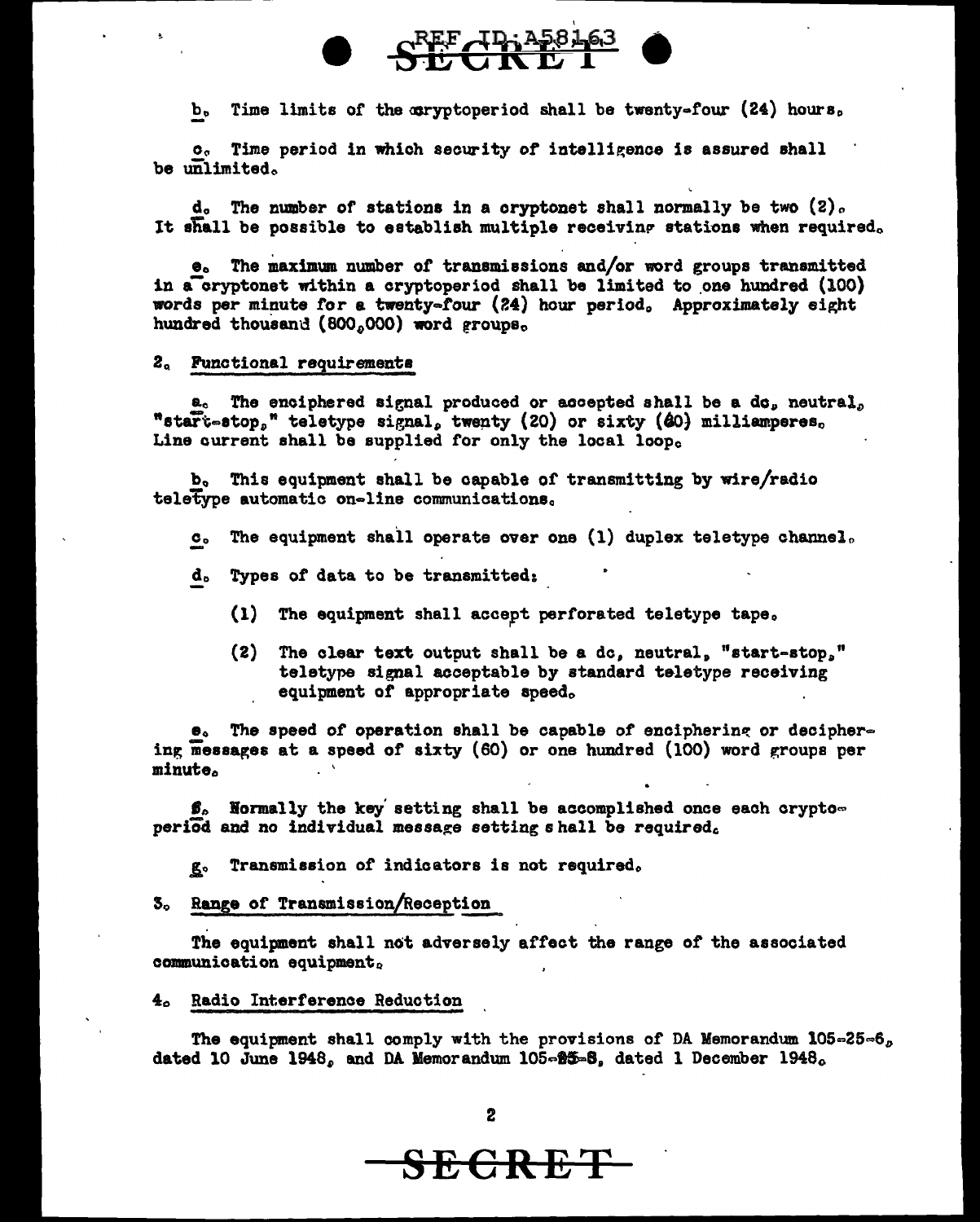# REF ID: A581

#### $5^{\circ}$ Spurious Radiation of Clear Text

There shall be no perceptible radiation of the clear text signal.

# 6. Power Requirement

This equipment shall operate from 115/230 ( $\angle$ 10%) volts, 50/60 ( $\angle$ 10%) oyole ac power source.

# 7. Equipment Operating Position Requirements

The equipment shall operate when tilted up to twenty-five (25º) degrees from its normal position.

# III - PHYSICAL CHARACTERISTICS

### I. Weight and volume factors

The desired weight shall be less than one hundred (100) pounds. The maximum acceptable weight shall be two hundred (200) pounds.

#### 2. Operation, Transportation, Packaging, and Storage requirements

a. This equipment shall withstand vibration and shock encountered in fixed station and mobile installations.

b. This equipment shall be capable of operating in the following ambient conditions:

- Temperatures from  $/20^{\circ}$  to  $/25^{\circ}$  and storage at -80°F  $(1)$ to  $\triangle$ 80°F<sub>o</sub>
- (2) Humidity from 0 to  $95\%$ .

o<sub>p</sub> This equipment shall be capable of air transportability in Phase II.  $(AGAO-S 452.1$  Ltr dtd 15 Sep 47, CSGRD/D-M).

# 3. Destruction Requirements

The equipment shall be provided with a simple emergency destruction means.

IV - EQUIPMENT OPERATION AND MAINTENANCE CHARACTERISTICS

#### 1. Operating Time

The equipment shall be capable of continuous twenty=four (24) hour operation except for the time required to perform normal preventative maintenance.

# **SEGRET**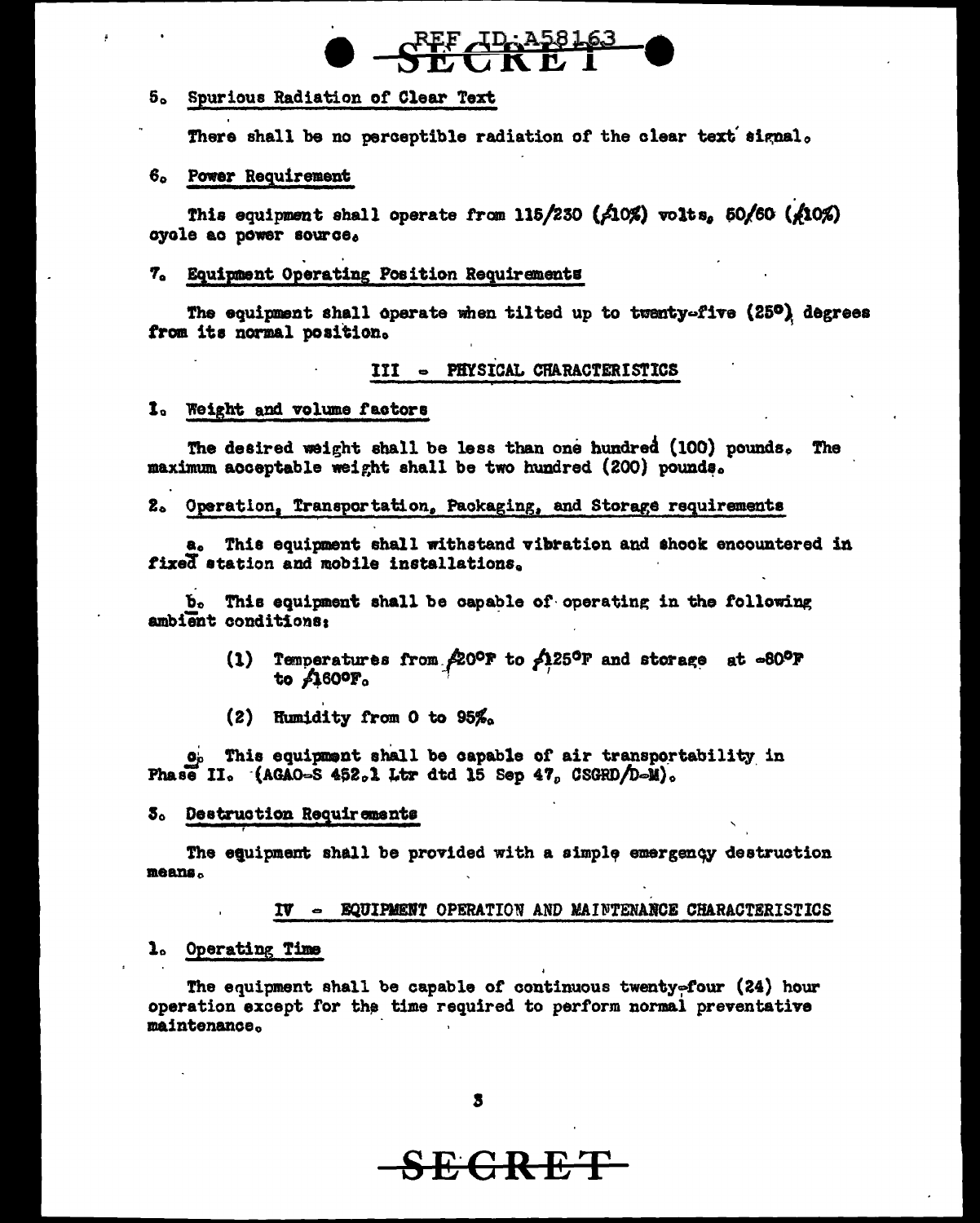# 2. Permissible Scope of Continuous and Periodic Adjustments, Tuning, Calibrating, Maintenace, etc.

This equipment shall require not more than a thirty (30) minute period daily for preventative maintenance and operational adjustment (which includes key setting).

# 3. Maximum Acceptable Preparation Periods from Storage of Shipment Conditions to Secured or Power Off Conditions

This equipment shall be capable of being prepared from a storage condition to a power off condition in a period of one  $(1)$  hour.

# 4. Maximum Acceptable Preparation Periods from Secured or Power Off Conditions

a. The equipment shall require a maximum of five (5) hours to prepare from a power off to a standby condition (heaters on, filaments lighted, etc.)

b. The equipment shall require a maximum of thirty (30) minutes to prepare from a standby to a fully operating condition.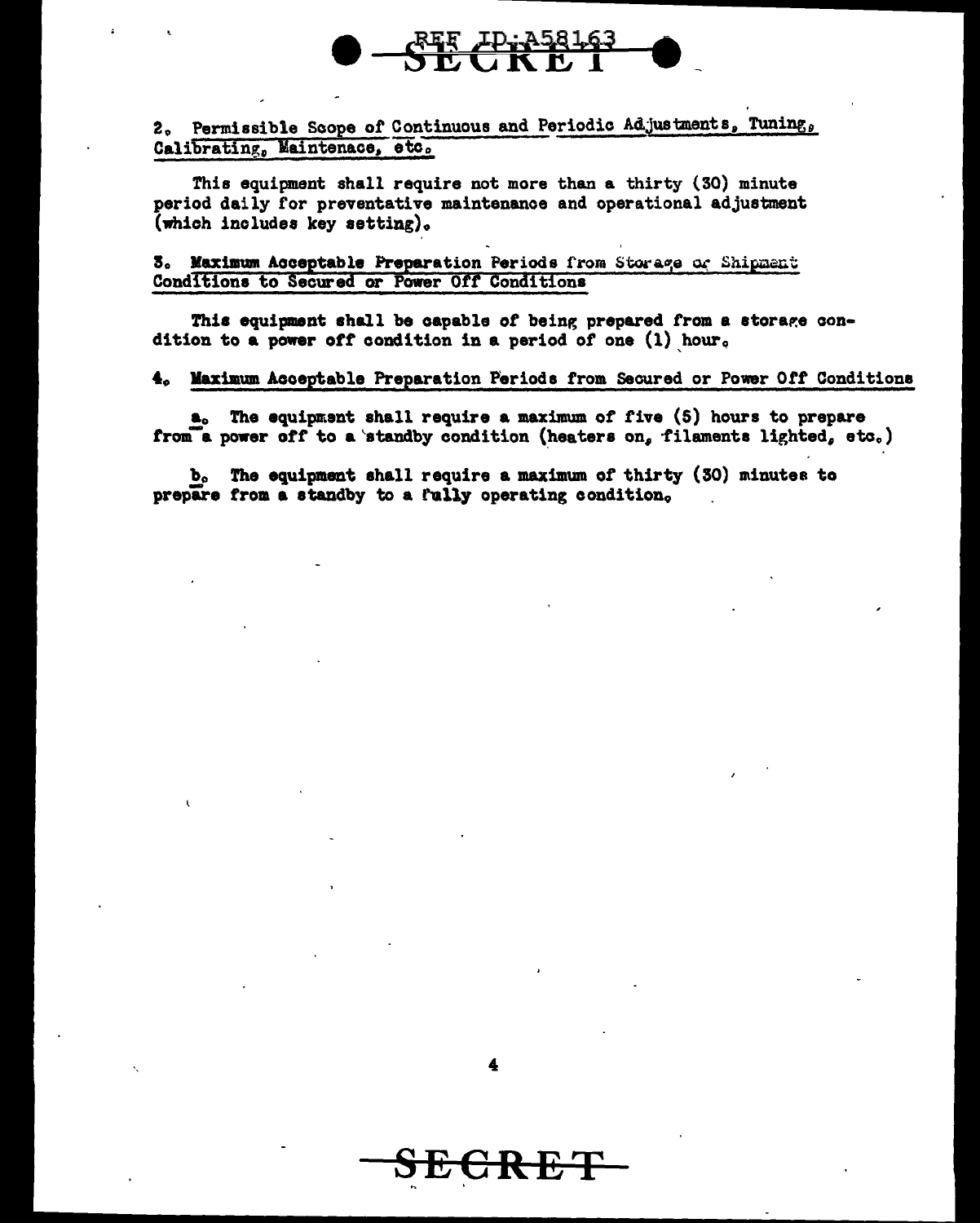

DISPOSITION FORM

File No. CEGID-ASA

Subject: Initiation of DA Research and Development Project #1-29-41-007, Aircraft Movement Communica. tion Security Equipment, ASAM-15

TO: CSGID From: CSGID-ASA DATE: Comment  $#1$ Attn: R&D Gp Lt Eversole/147 Ext 216 Lt Col C<sub>p</sub> F<sub>c</sub> Buck  $For  $5$$ 

1. Subcommittee Report No. 29 was presented at ASATC Meeting #5. 10 June 49 and recommended for approval.

2. The recommendations contained in the basic report were concurred in by all members present with the exception of the General Staff representative who requested that the Committee action be referred to the CSGLD by formal action for further consideration. A listing of members and observers attending is included in the minutes of the meeting.

3. The recommendations contained in Subcommittee Report #29 are hereby approved. Approval of your office is recommended.

FOR THE DIRECTOR OF INTELLIGENCE:

1 Incl Subcom Rpt #29

 $\mathbf{d}$ 

 $\mathbf{v}$ 

à.

 $-1.7 - 2$ 

John a. Seddes

**JOHN A. GEDDES** Lt. Colonel, Signal Corps Acting Deputy Chief Army Security Agency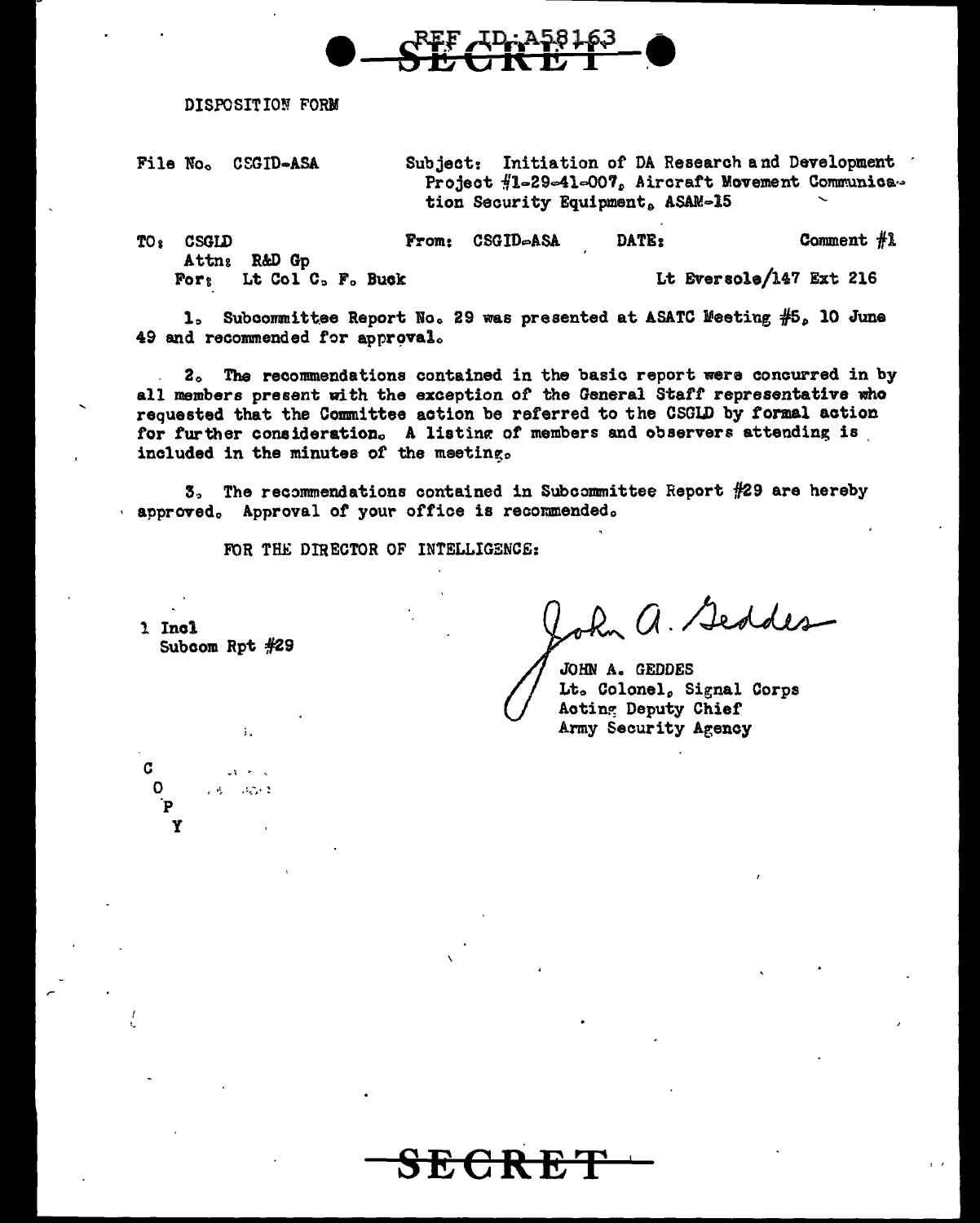

# DEPARTMENT OF THE ARMY HEADGUARTERS ARMY SECURITY AGENCY WASHIKNON 25, D.C.

RECORD COPY 10 June  $49$ 

 $TITEN$   $#30$ 

# SUBCOMMUTTEE REPORT FOR ARMY SECURITY AGENCY TECHNICAL COMMUTTEE

SUBJECT: Adoption of Miltery Characteristics for an Airborne Ciphony Equipment, ASAY 8

#### 1. REFERENCES:

a. Letter to War Department General Staff, Research and Development Division, from Chief, Research and Enginearing Division AC/AS-4; subject: Military Characteristics for Communication Security Equipment, dated 30 September 1946, with indorsement from War Department General Staff, Research and Development Division to Chief, Army Security Agency through the Director of Intelligence.

b. Revised U. S. Air Force Military Characteristics for Airborne Ciphony Equipment resulting from conferences held at Army Security Agency on 14 November 1946 and 21 November 1946 with representatives of the U.S. Air Force.

**DIBCUBSION:**  $2.$ 

# a. Agencies Concerned:

- (1) **Cognizant Agency:**
- Army Security Agency Army Security Agency
	- Directing Agency: USAF
- **Requesting Agency:**
- Participating Agencies: None
- Coordinating Agencies: USAF, AFF, Sig C
- Other Probable Interested Agencies: Navy

#### b. Purpose:

(2)

The U.S. Air Force has a military requirement for voice security equipment for use in low echelon air-to-air, and air-to-ground communications providing security to include the minimum classification of CONFIDENTIAL and which is designed for use with aircraft communications equipments and their complementary ground equipments.

SECRET–

#### c. Description:

These Military Characteristics cover the requirements for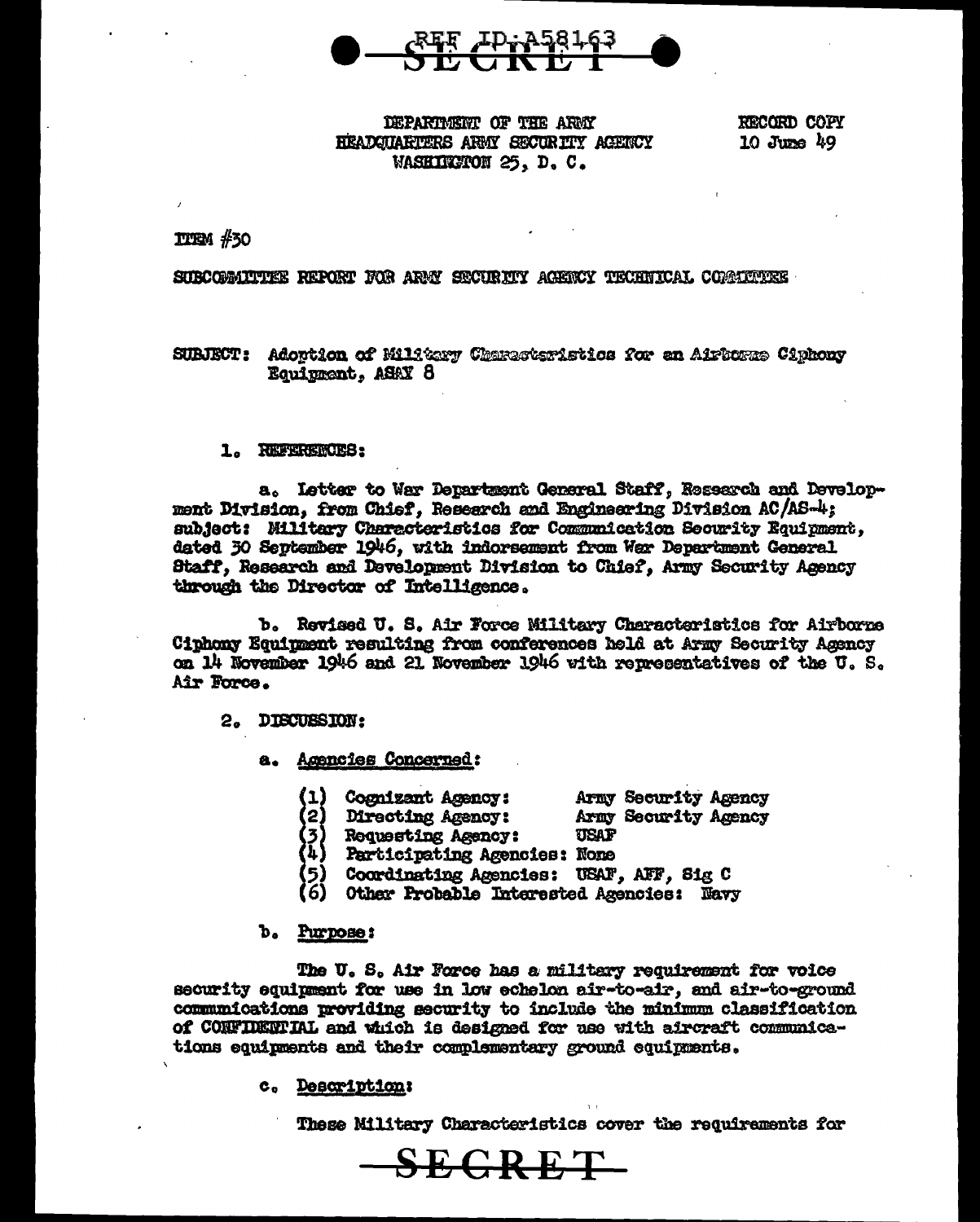# SEGRET-

voice security equipment having Grade IV security for use in low echelons. The equipment is intended for use with standard VHF or UHF line-of-sight aircraft radio equipments and will be installed in any standard aircraft.

# d. Related Material:

None.

# e. Development History and Status:

Project No. 1-29-20-002 was approved 20 Nebruary 1947. Design of an airborne ciphony equipment is underway.

# f. Proposed Development:

A laboratory model will be constructed at Army Security Agency and six (6) service test models will be constructed under contract for test by the U. S. Air Force.

# g. Security Classification:

The classification of the Military Characteristics is SECRET.

# 3. RECOMMENDATIONS:

The Subcommittee recommends:

The adoption of Military Characteristics for ASAY 8 as shown in Exhibit "A".

# 4. EXHIBITS:

a. Exhibit "A", proposed Military Characteristics for ASAY  $\beta$ , dated 13 May 1949.

5. COORDINATION:

Coordination was accomplished with the following agencies:

| Agency                      | Representative and Title                                     |  |
|-----------------------------|--------------------------------------------------------------|--|
| Department of the Army      | Colonel W. J. Klepinger<br>Army Field Forces                 |  |
| Department of the Air Force | Major John E. Morrison, Jr.<br>Directorate of Communications |  |

 $\sim$  2

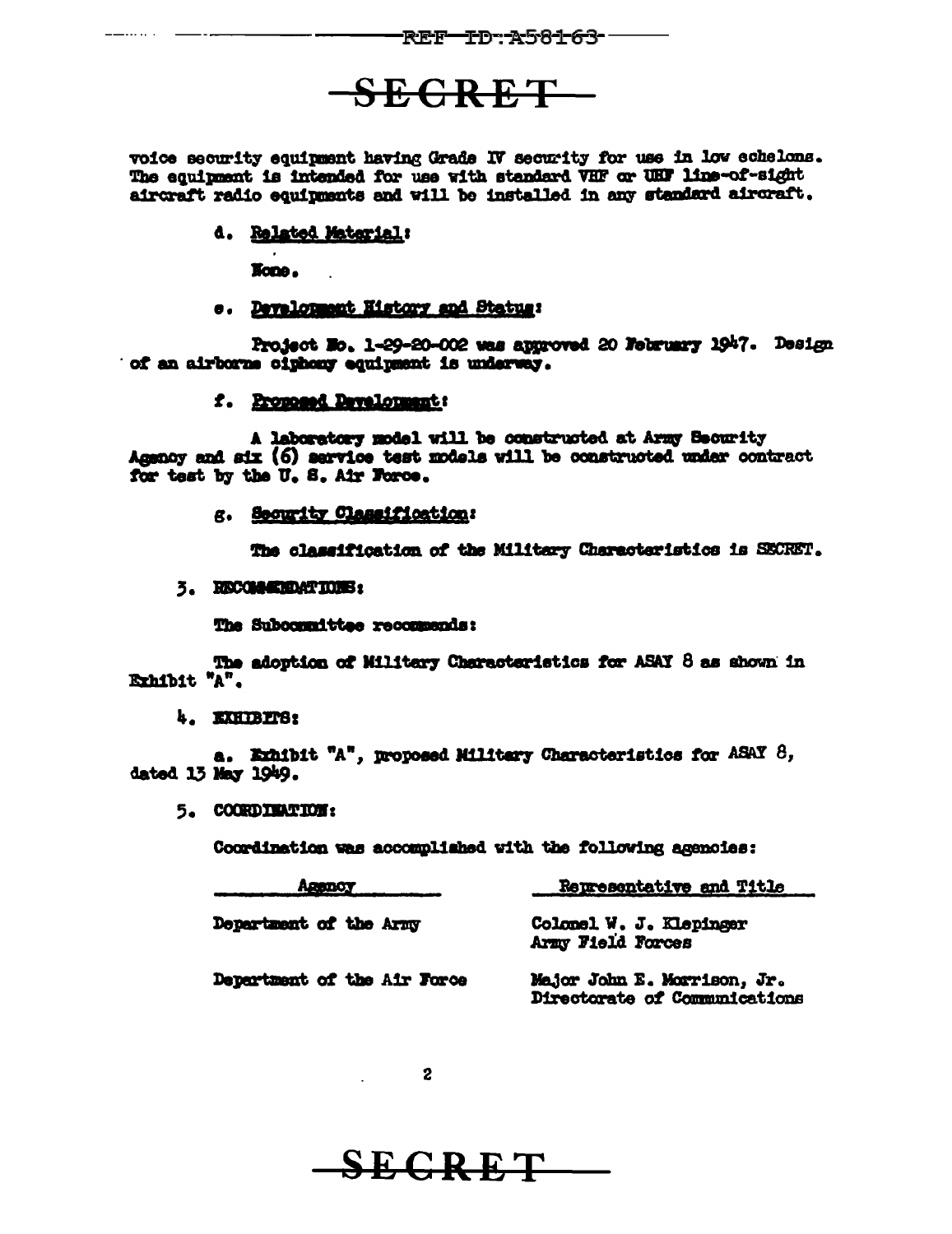

Acency

Department of the Army

# Representative and Title

Colonel E. R. Petzing It. Colomel G. K. Fletcher<br>Office of the Chief Signal Officer

Clarence C. Wright

CHARRICE C. WRYSET<br>Chairman, Čiyhony, Ciýaz and<br>Čivision Subocatnittes

1 Incl Exhibit "A"

S

 ${\bf SEGREF}$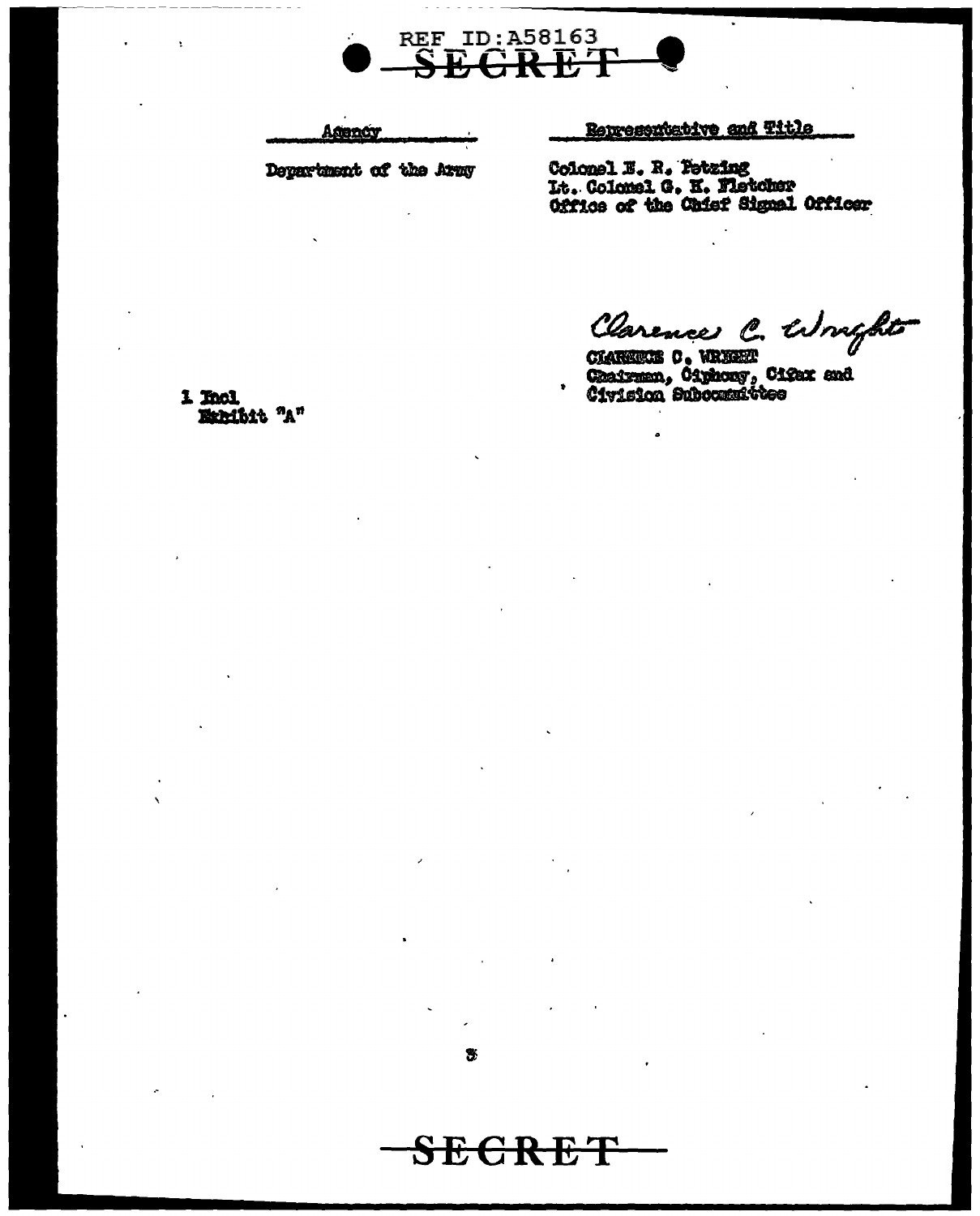

| 13 May 1949       |
|-------------------|
|                   |
| Approved by ASATC |
| 10 June 49        |
|                   |

MILITARY CHARACTERISTICS FOR ASAY 8

| Submitted by | <b>USAF</b> |         |
|--------------|-------------|---------|
| Date         |             | 30 Sept |

48

#### GENERAL INFORMATION  $\mathbf x$

1. Objective

The U.S. Air Force has a military requirement for voice security  $a<sub>0</sub>$ equipment for use in low echelon air-to-air, and air-to-ground communications providing security to include the minimum classification of CONFIDENTIAL and which is designed for use with aircraft communications equipments and their complementary ground equipments,

 $2<sub>s</sub>$ Proposed Service Employment

This equipment:

a. Will be used in low echelons.

b. Will be used air-to-air, and air-to-ground.

Shall be capable of being installed in standard fighter, bomber  $\mathbf{c}$ . or transport aircraft.

d. Will be used with complementary Air Force ground equipments.

II - OPERATIONAL CHARACTERISTICS

<del>CR E</del>

l. Security

This equipment shall:

a. Have Grade IV security.

b. Provide crypto-security for at least two weeks.

Provide for multi-station net operation.  $\alpha$ .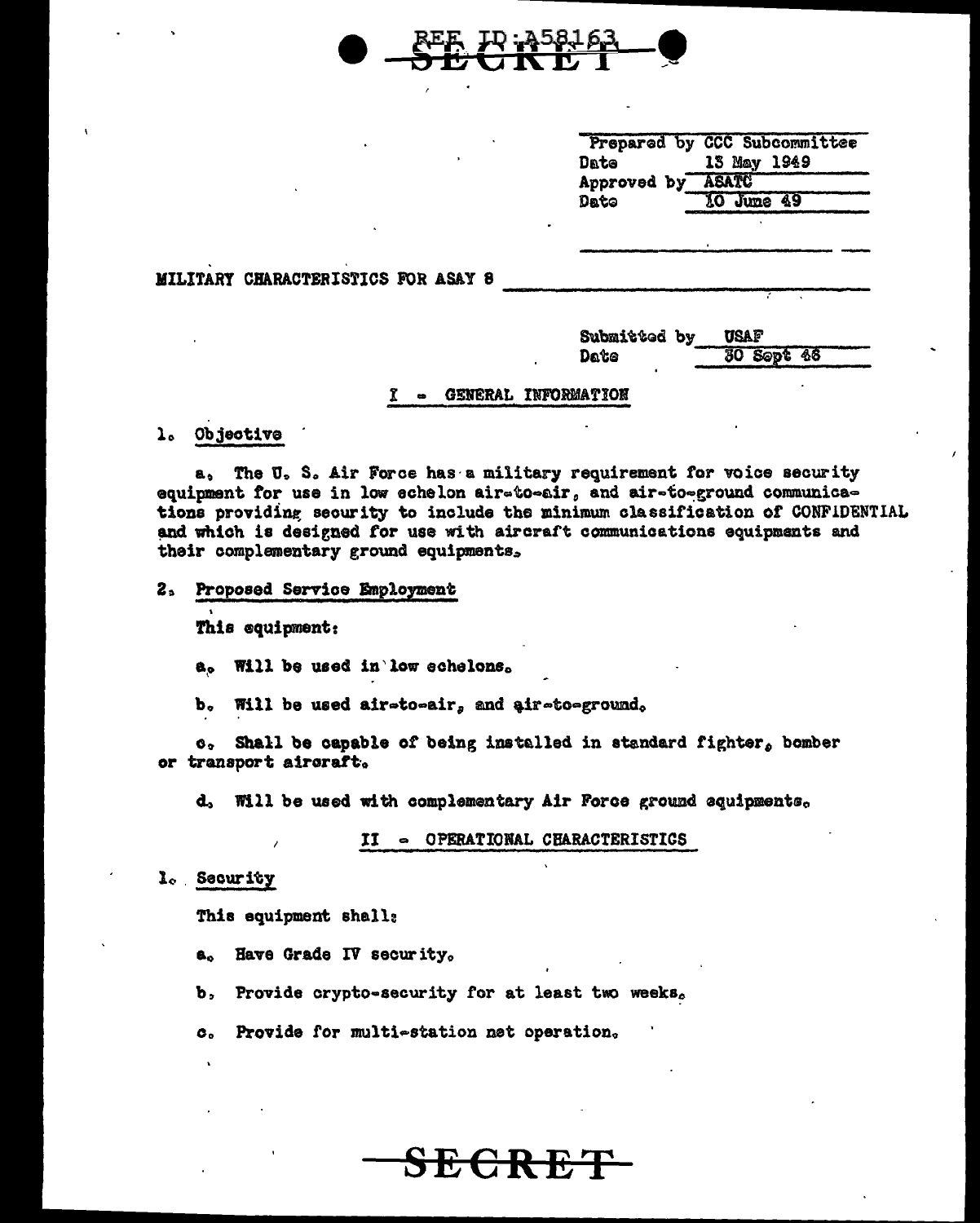d. Be so constructed that the security of subsequent transmissions will not be endangered by the enemy's possession of the general mechanism, provided he is not in possession of the specific key.

e. Be capable of handling highly stereotyped air-to-air and air-toground weather messages.

# 2. Functional Requirements

This souinment shall:

a. Accept clear, conversational speech and reproduce speech or speechequivalent undistorted and readily intelligible.

b. Be operable from a standard microphone.

o. Be designed primarily for use with standard VHF or UHF line-of-sight aircraft radio equipment and be readily adaptable to complementary ground aets.

d. Be provided a key variable without the use of a tool.

#### 3. Range of Transmission/Reception

a. This equipment shall not cause a loss in transmission range in the circuit in which it is being used.

#### 4. Radio Interference Reduction

a. This equipment shall provide a signal not unduly affected by interference and atmospherics and which shall not interfere with the operation of other communications squipment.

#### 5. Stability

a. This equipment shall not require constant control of synchronization.

# 6. Power Requirement

a. This equipment shall be operable from power sources of 115/230 volts 50/60 cps AC; 115 volt 400 cps AL; and 24 to 28 volt DC; by means of separable power supplies.

#### 7. Special Features

a. This equipment shall introduce no perceptible lag between the time of transmission and the time of reception.

#### III = PHYSICAL CHARACTERISTICS

#### 1. Weight and Volume Factors

a. This equipment shall not weigh more than 15 pounds, exclusive of power supply.

<del>SEGRET</del>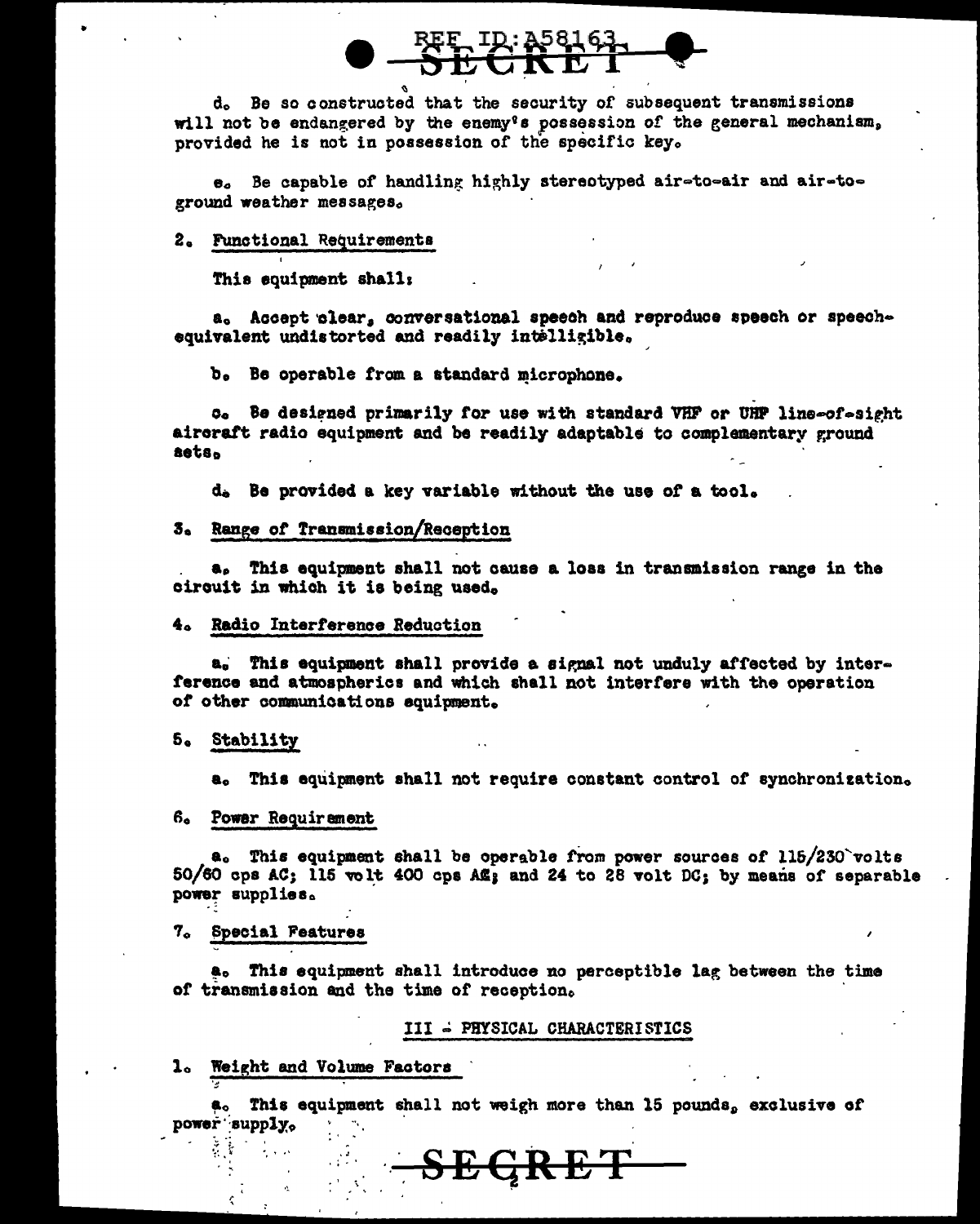

# 2. Operation, Transportation, Packaging, and Storage Requirements

a. This equipment shall be so constructed as to be capable of operation and storage under climatic conditions as specified in AGO letter, File AGAO-8400.24 (12 April 1948) OSCRP-M, subject: Temperature Requirements for the Performance and Storage of U.S. Army Equipment and Supplies, dated 15 April 1948

# 3. Destruction Requirements

a. This equipment shall be provided a simple exergency destruction means.

3

**SEGR**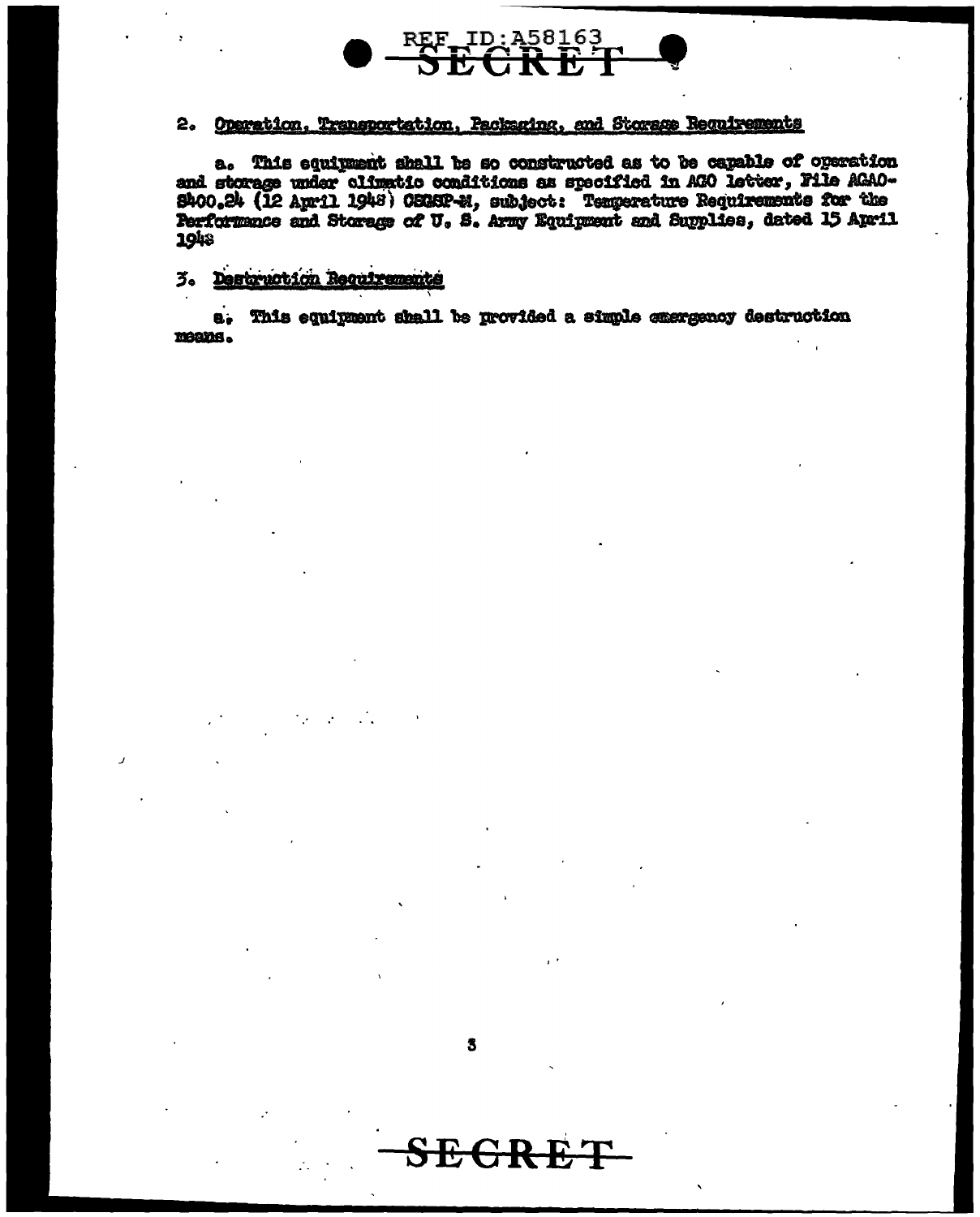**REF ID: A58163** 

# DEPARTMENT OF THE ARMY HEADOUARTERS ARMY SECURITY AGENCY WASHINGTON 25, D. C.

**CSGAS-20** 

10 June 1949

SUBJECT: Approval of ASATC Subcommittee Report No. 30

TO<sub>1</sub>

Interested Members of Army Security Agency Technical Committee and Other Interested Agencies

**1.** Subcommittee Report No. 30 dated 10 June 1949, Subject: Adoption of Military Characteristics for an Airborne Ciphony Equipment, ASAY 8, having been presented by Mr. C. G. Wright, CSGAS-72, at ASATC Meeting No. 5 above date, was recommended for approval. This recommendation was concurred in by all members present, a listing of whom is included in the minutes of the meeting.

2. The recommendations contained in subject report are hereby approved.

FOR THE CHIEF. ARMY SECURITY AGENCY:

. If Joiser **HTSKR** 

CHARLES H. Lt. Colonel, Signal Corps Chairman, ASATC

Coeroole

MÁC C. BVERSOLE lat Lt., Signal Corps Secretary, ASATC

Approved by order of the Secretary of the Army

**F. EUCK.** 

Lt. Colonel. GSC R&D Group, Logistics Div, GSUSA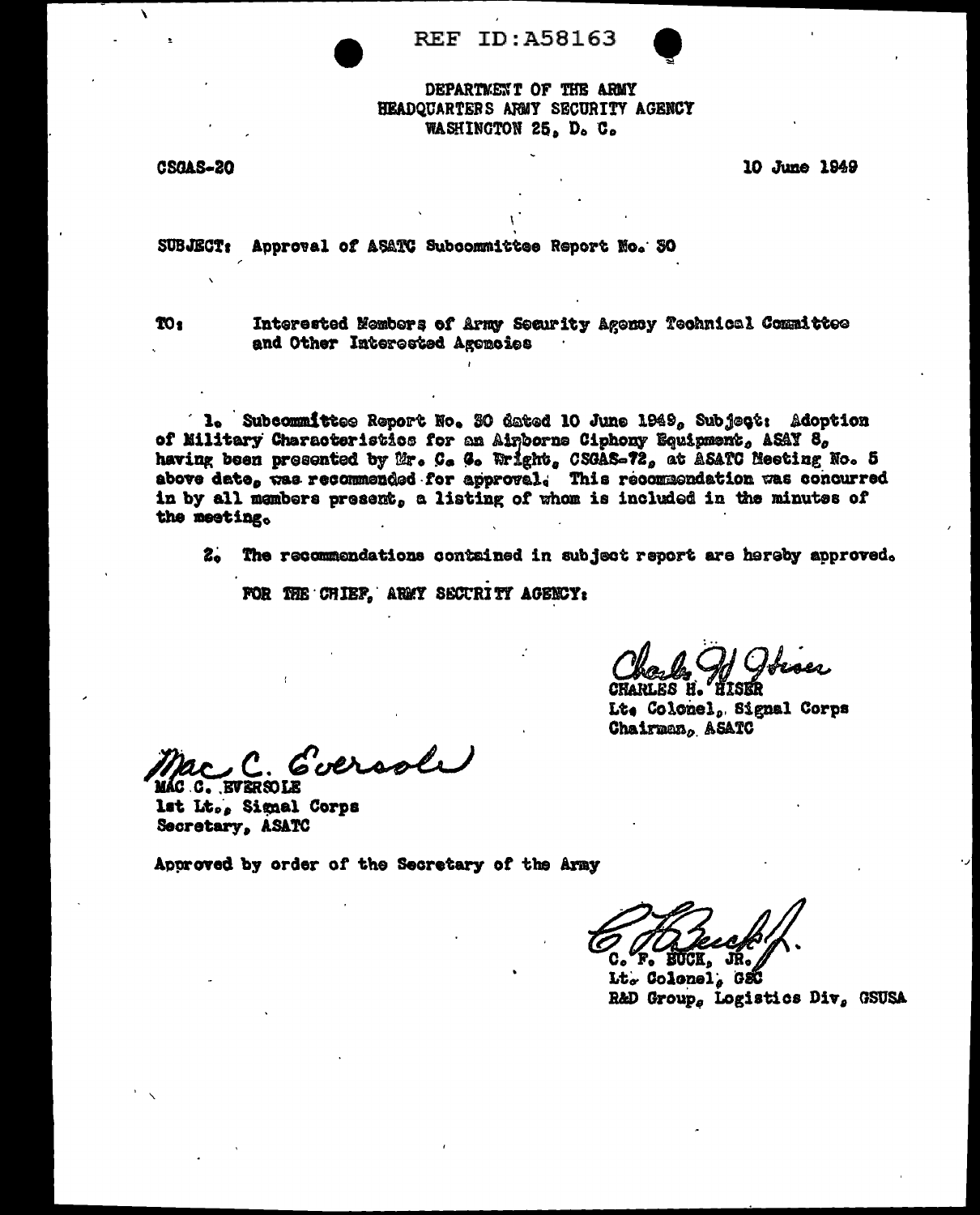

**SEGRET** 

**DREARTMENT OF THE ARMY** HEADCARTERS ARMY SECURITY ACREOT WASHINGTON 25, D.C.

RECORD COPY 10 June 49

# **ETAK OSA**

SUBCOMMUNIKE REPORT FOR ANNY SECURITY AGENCY TECHNICAL COMMUNIE

SUBJECH: Adoption of Military Characteristics for a Medium Eigh Echelon Oinhony Equipment, ASAY 6

# 1. REFERENCES:

a. Letter to War Dapartment General Staff, Research and Development Division, from Chief, Research and Engineering Division AC/AS-4; subject: Military Characteristics for Communication Security Equipment, dated 30 September 1946, with indorsement from Wer Department General Staff, Research and Development Division to Chief, Army Geourity Ammay through the Director of Intelligence.

b. Revised U. S. Air Force Military Characteristics for Medium High Echalon Cinhony Equipment resulting from conferences hald at Army Security Agency on 14 November 1946 and 21 November 1946 with representatives of the U.S. Air Force.

# 2. DISCUSSION:

- a. Agencies Concerned:
	- Cognizant Agency: Army Security Agency<br>Directing Agency: Army Security Agency<br>Requesting Agency: USAF
	- -
	- **Participating Agencies: None**
	- Coordinating Agencies: USAF, AFF, Sig C
	- Other Probable Interested Agencies: Navy
- b. Purpose:

The U. S. Air Force has a military requirement for voice security equipment for commend and conference purposes among high and medium echalons. This equipment shall be designed to afford security from enemy analysis to woice communications of all classifications transmitted over radio and wire facilities.

c. Description:

These Military Characteristics cover the requirements for

 $SECRET$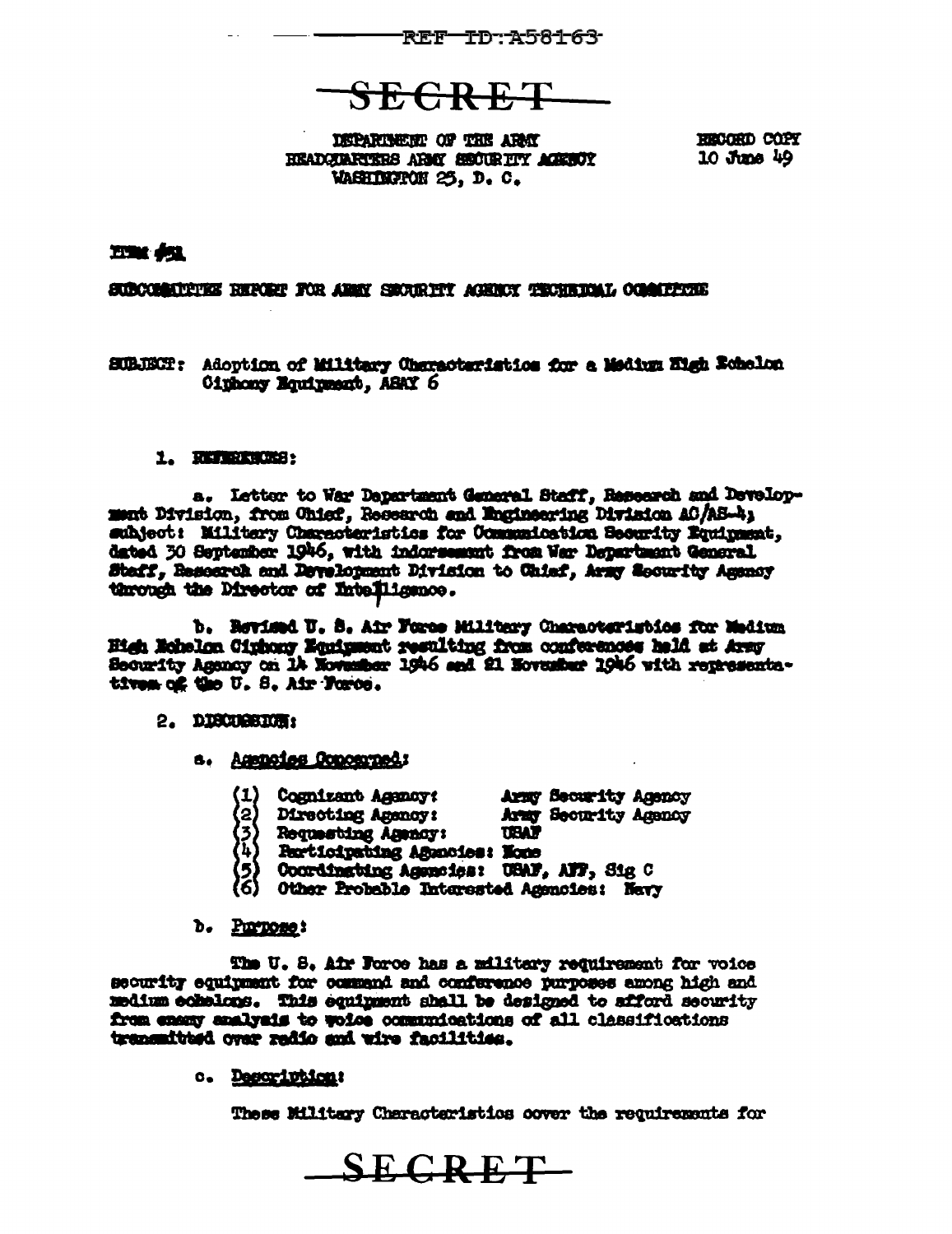

voice security equipment having Grade II security for use in high and medium echelons over normal long range wire and radio voice circuits.

- d. Related Material:
	- (1) SHEAIN which is classified as wartime regarve equipment.

(2) ABAY 2, 3 which are classified as standard type equip-(Sig C. Technical Committee Meeting #880 Item 1531 with 2 Inments. dorsements)

# e. Development Ristory and Status:

Project Ho. 1-29-22-003 was established 22 Auril 1947. A laboratory model of a medium high echelon ciphony equipment has been constructed and is currently undergoing field tests.

- f. Proposed Development:

Three (3) service test models will be constructed under contract for test by using agencies.

g. Security Classification:

The classification of the Nilitary Characteristics is SECRET.

3. RECORDERDATIONS:

The Subcommittee recommends:

The adoption of Military Characteristics for ASAY 6 as shown in Exhibit "A".

4. EXHIBITS:

a. Exhibit "A", proposed Military Characteristics for ASAY 6, dated 13 May 1949.

 $\overline{z}$ 

ECRET

5. COORDINATION:

Coordination has been accommlished with the following agencies:

| Agency                      | Representative and Title                                     |
|-----------------------------|--------------------------------------------------------------|
| Department of the Air Force | Major John E. Morrison, Jr.<br>Directorate of Communications |
| Department of the Army      | Colomel W. J. Klepingsr<br>Army Field Forces                 |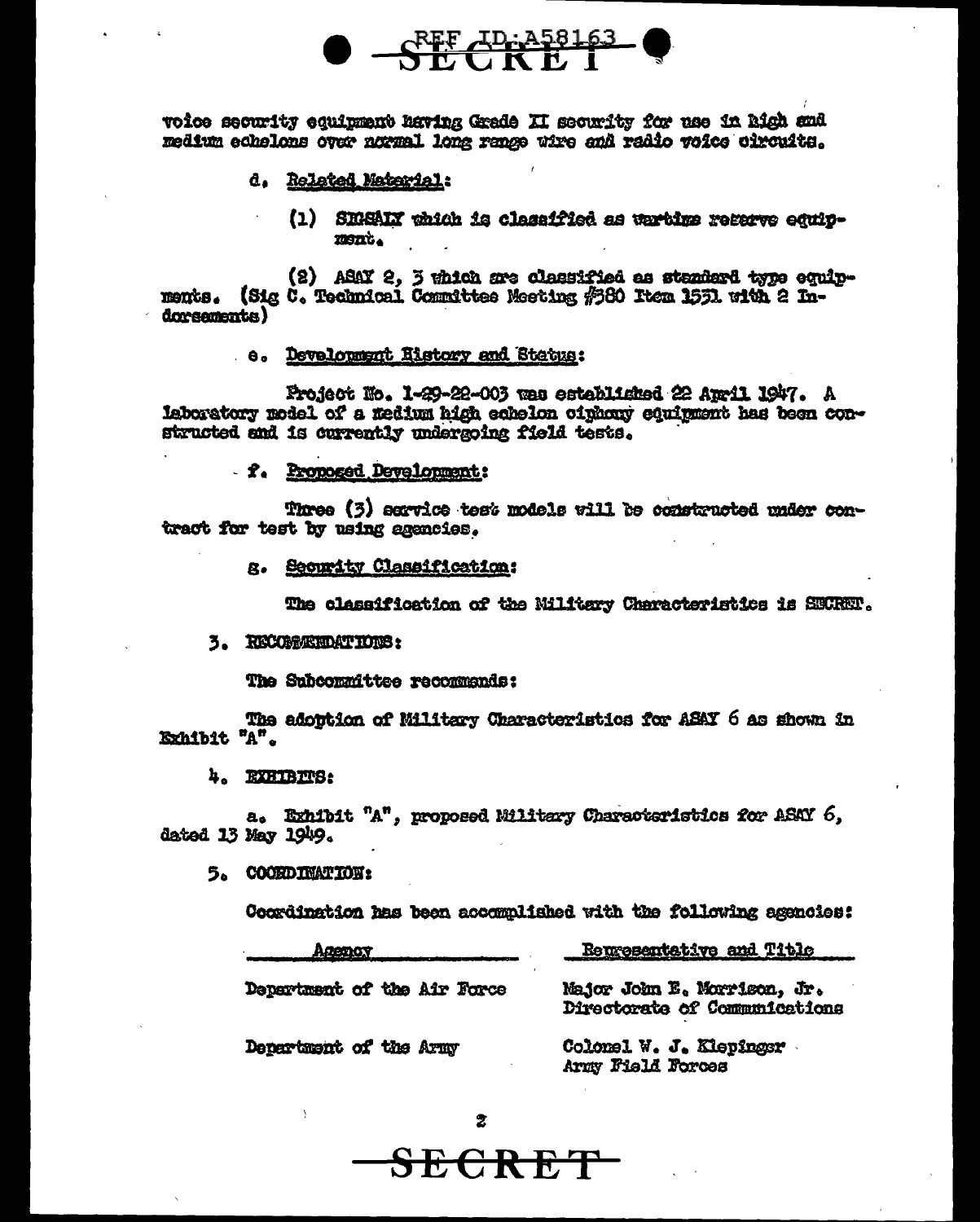

Agency

Department of the Army

Representative and Title

Colonel B. R. Retuing<br>Lt. Colonni. G. H. Fistoker<br>Office of the Chief Signal Officer

Clarence C Wright

Charlesky o. Whiteh Williams

1 Incl. Exhibit "A"

 $\bullet$ 

<del>SECRET</del>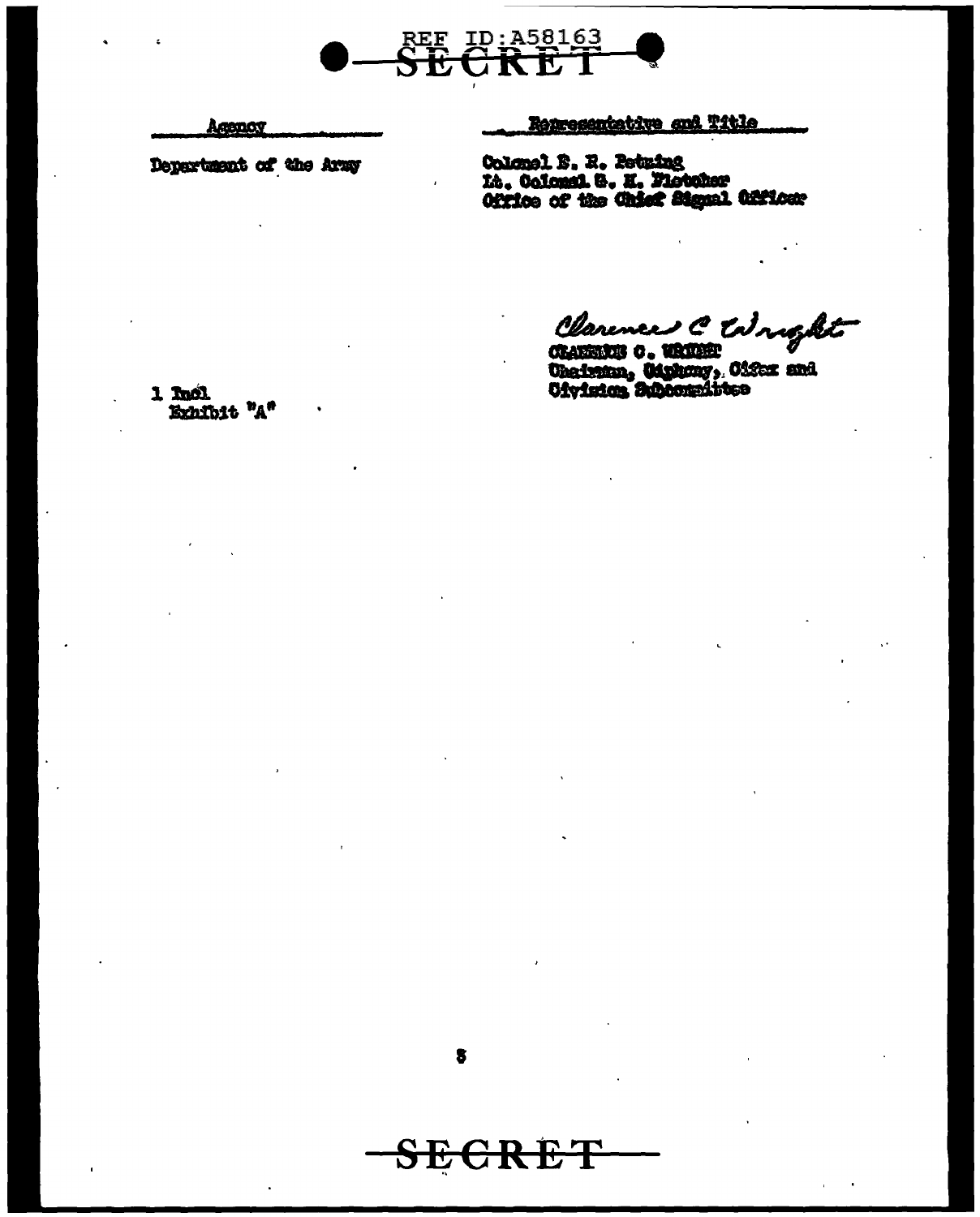|                                     | CCC Subcommittee<br>Prepared by<br>13 May 1949<br>Date<br><b>ASATC</b><br>Approved by<br>10 June 49<br>Date |  |
|-------------------------------------|-------------------------------------------------------------------------------------------------------------|--|
| MILTTARY CHARACTERISTICS for ASAY 6 |                                                                                                             |  |
|                                     | Submitted by<br>USAF<br><b>30 Sept 46</b><br>Date                                                           |  |

**REF. ID: A5816** 

### I - GENERAL INFORMATION

#### 1. Objective

a. The U.S. Air Force has a military requirement for voice security equipment for commend and conference purposes among high and medium echelons. This equipment shall be designed to afford security from enemy analysis to voice communications of all classifications transmitted over radio and vire facilities.

#### 2. Proposed Sarvice Employment

This equipment:

a. Will be used in medium and high echelons.

b. Will be used in fixed and semi-fixed installations.

c. Shall be operable with corresponding communications equipment of the Department of the Army.

# II - OPERATIONAL CHARACTERISTICS

### 1. Security

This equipment shall:

- a. Have Grade II security.
- b. Provide crypto-security for at least five years.
- Provide for at least four station conference operation per cryptonet.  $\mathbf{c}_{\bullet}$

d. Be so constructed that the security of subsequent transmissions will not be endangered by the enemy's possession of the general mechanism, provided he is not in possession of the specific key.

<del>SECRET</del>

#### 2. Functional Requirements

This equipment shall: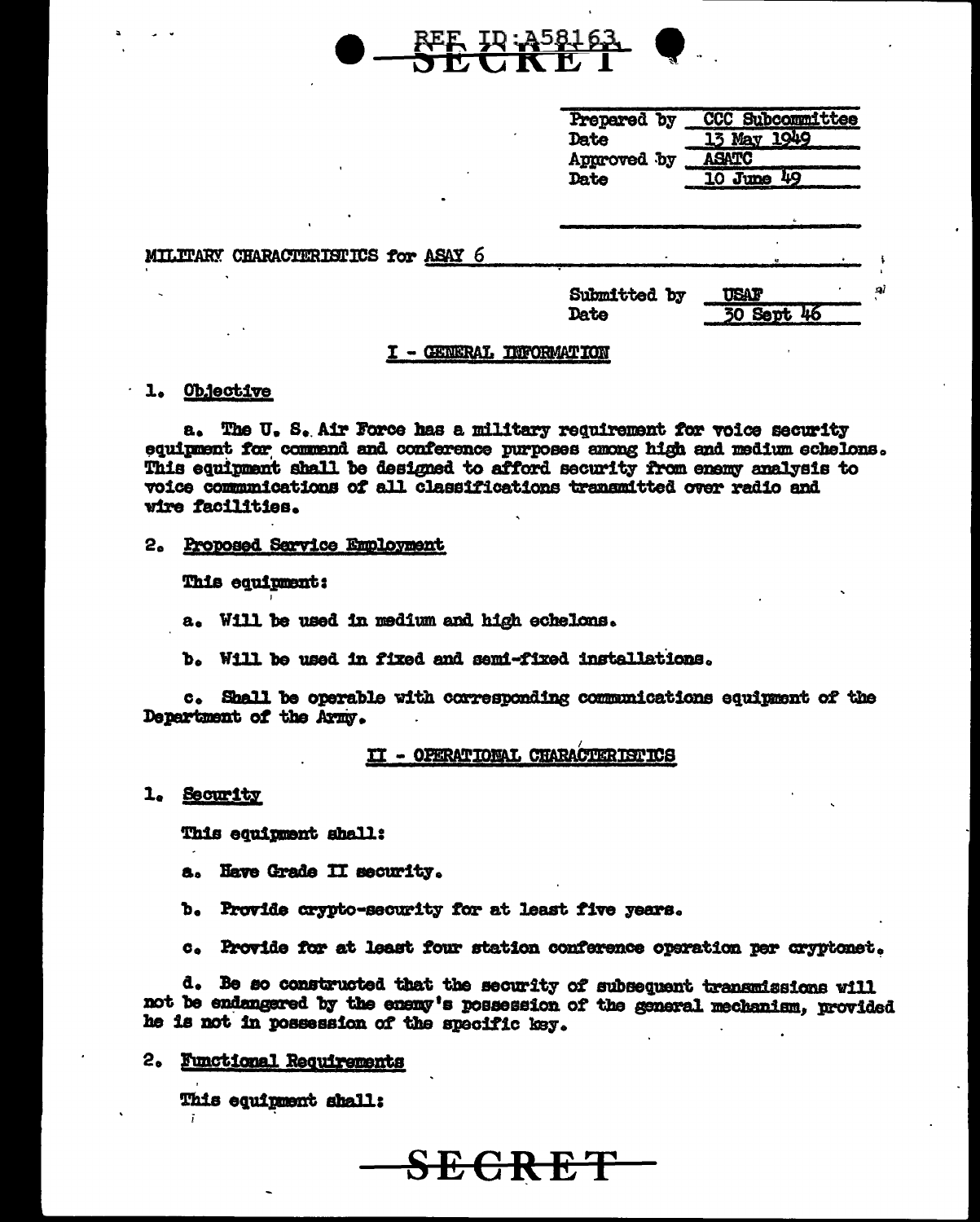

a. Accept clear, conversational speech and reproduce speech or speech-equivalent undistorted and readily intelligible.

b. Be operable from a standard telephone handset if consistent with other characteristics.

c. Be capable of transmitting over normal long renge voice circuits (wire, carrier, and/or radio) which accommodate amplitude modulated signals of a nominal 300 cps to 3300 cps hand.

d. Be provided a key variable without the use of a tool.

e. Provide for six subscriber operation off one terminal.

f. Emit a clear, strident warning to both subscriber and attendant when transmission in the clear is occurring.

# 3. Range of Transmission/Reception

a. This equipment shall not ceuse a loss in transmission range in the circuit in which it is being used.

# 4. Radio Intarfarence Reduction

a. This equipment shall provide a signal not unduly affected by interference and atmospherics and which shall not interfere with the operation of other communications equipment.

# 5. Power Requirement

a. This equipment shall be operable from a 115/230 volt, 50/60 cycle power source and be provided with a standard power plant capable of continuous operation.

#### III - PHYSICAL CHARACTERISTICS

1. Weight and Volume Factors

a. This equipment shall be separable into components each not to exceed a two man load.

2. Operation, Transportation, Packaging, and Storage Requirements

This equipment shall:

a. Be light, sturdy, compact and of the simplest possible design consistent with other requirements.

b. Be so constructed as to be capable of operation and storage under climatio conditions as specified in AGO letter, File AGAO-8400.24 (12 April 1948) CSGSP-M, subject: Temperature Requirements for the Performance and Storage of U. S. Army Equipment and Supplies, dated 15 April 1948.

**SEGRET**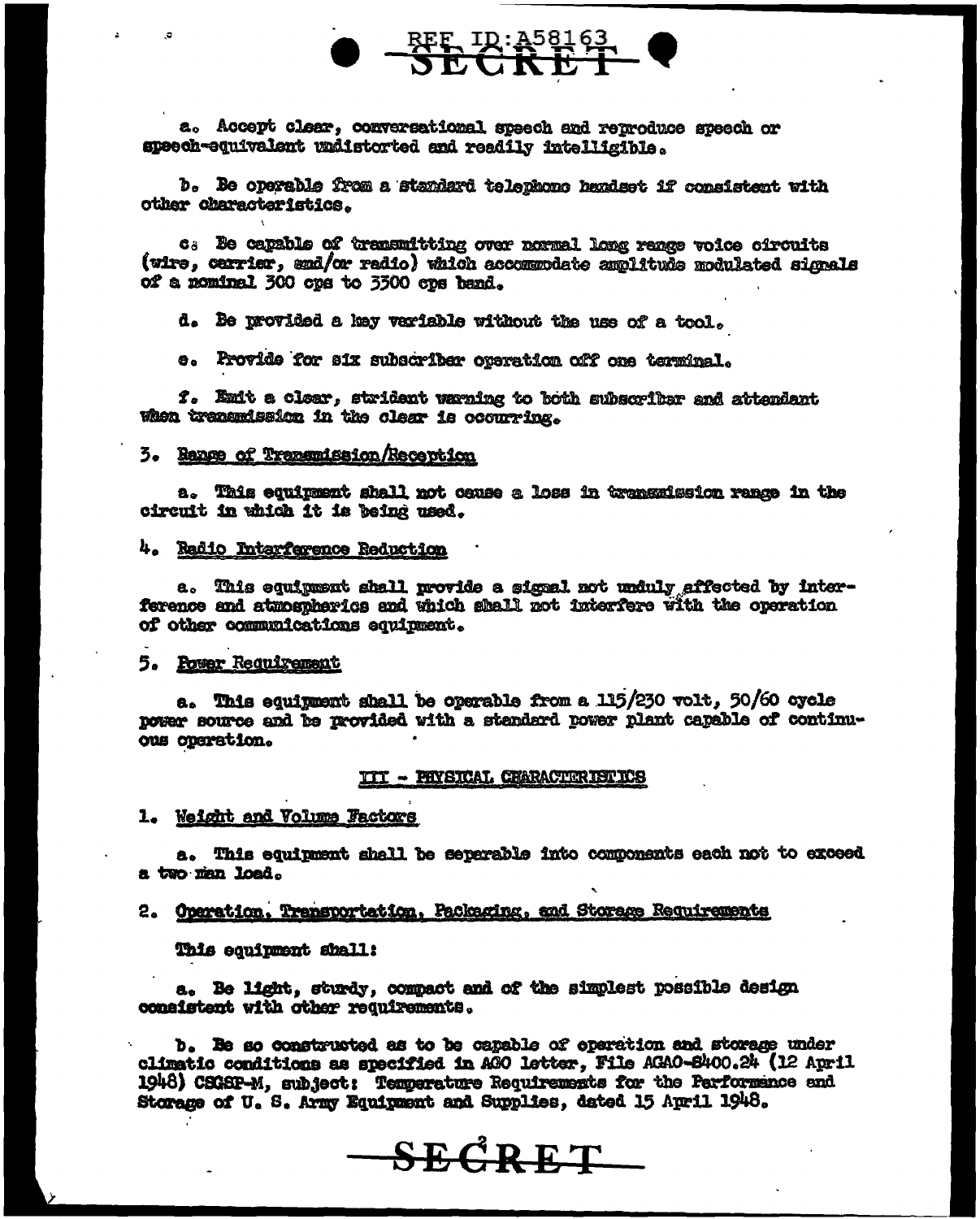

c. Be housed in a submersion-proof carrying-case or cases which are of sufficiently rugged and weatherproof construction to withstand normal usage in the field.

REE SMAR58163

d. Be transportable in any standard cargo aircarft and be capable of utilization in Fhase II of air operations.

#### 5. Destruction Requirements

a. This equipment shall be provided subsidiary means for complete destruction of the specific key and such other component parts as are necessary to security.

# IV - EQUIPMENT OFSRATION AND MAINTENANCE CHARACTERIZATIOS

# 1. Special Features

a. This equipment shall be capable of being installed by two men.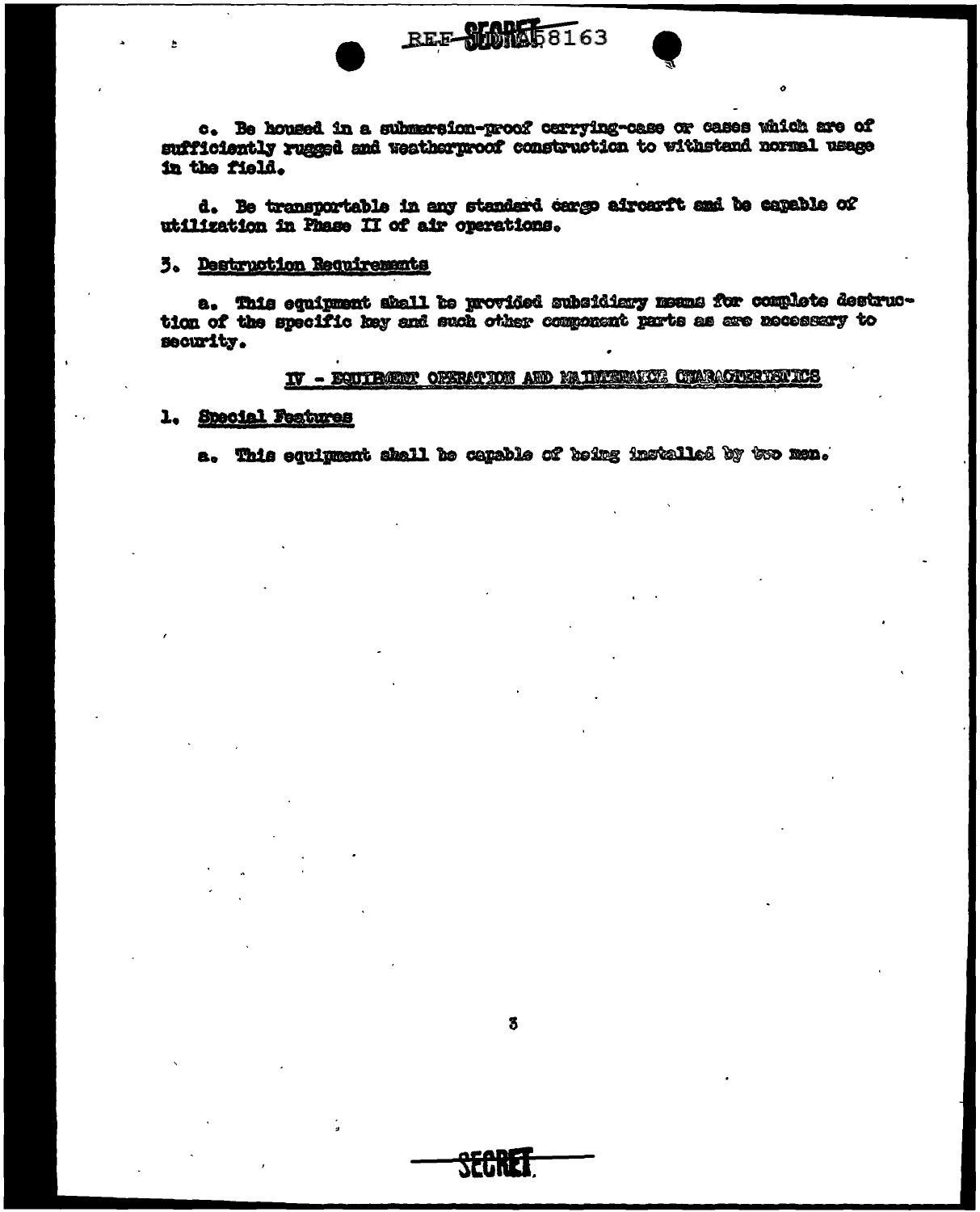



WASHINGTON 25, D. C.

CSGAS-20

10 June 1949

SUBJECT: Approval of ASATC Subcommittee Report No. 31

TO:

Interested Members of Army Security Agency Technical Committee and Other Interested Agenoies

1. Subcommittee Report No. 31 dated 10 June 1949, Subject: Adoption of Military Characteristics for a Medium Hi Echelon Ciphony Equipment, ASAY 6, having been presented by Mr. C. C. Wright, CSGAS-72, at ASATC Meeting No. 5 above date, was recommended for approval. This recommendation was concurred in by all members present, a listing of whom is included in the minutes of the meeting.

2. The recommendations contained in subject report are hereby approved.

FOR THE CHIEF, ARMY SECURITY AGENCY:

Charle Hothsen

**HISER** CHARLES H. Lt. Colonel, Signal Corps Chairman, ASATC

.C. Eversole

MAC C. EVERSOLE lst Lt., Signal Corps Secretary, ASATC

Approved by order of the Secretary of the Army

riick .

Lt. Colonel. GSC R&D Group, Logistics Div, GSUSA